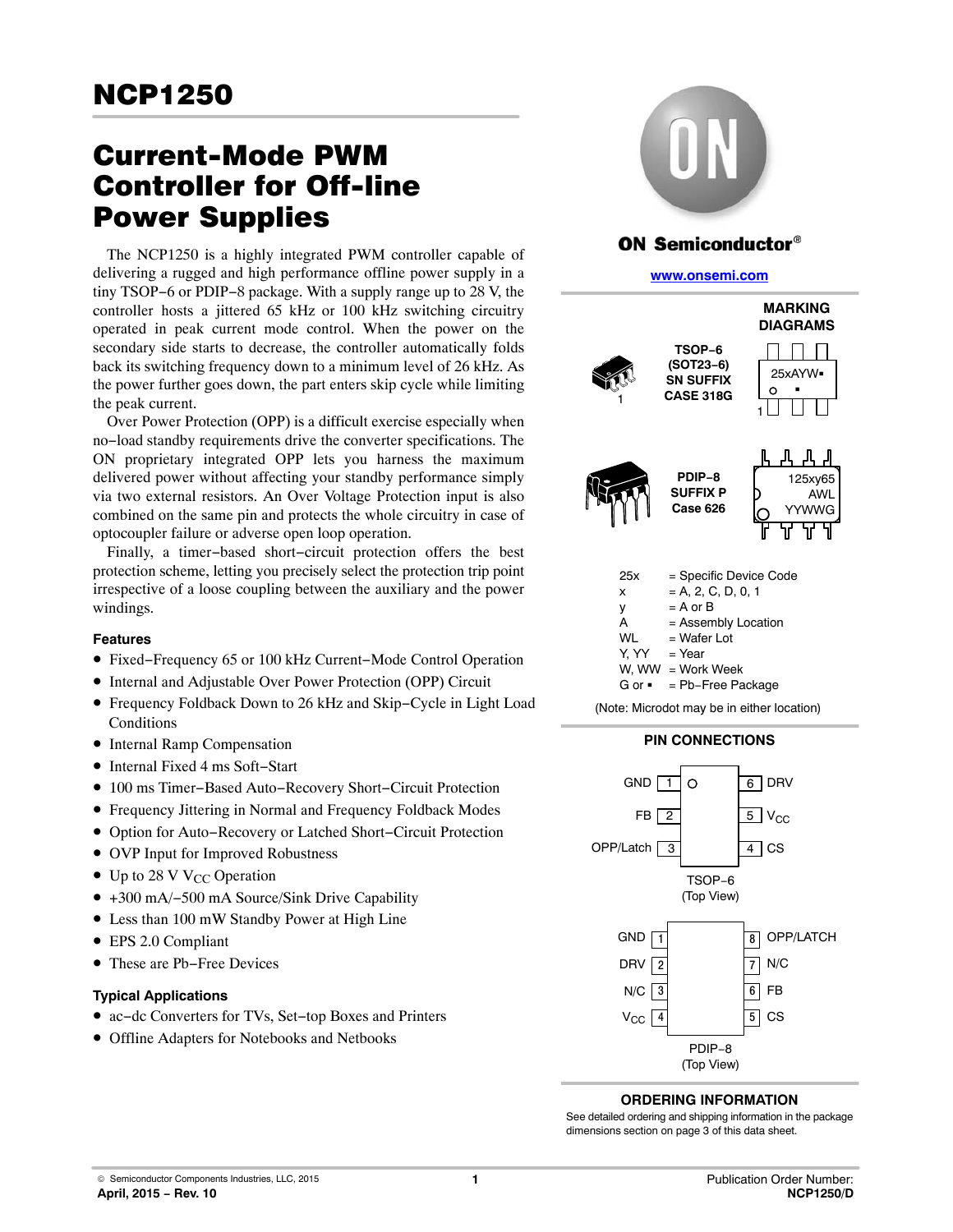

**Figure 1. Typical Application Example (TSOP−6)**

| <b>PIN DESCRIPTION</b> |                |                 |                                                          |                                                                                                                                                          |  |  |
|------------------------|----------------|-----------------|----------------------------------------------------------|----------------------------------------------------------------------------------------------------------------------------------------------------------|--|--|
| Pin $N^\circ$          |                |                 |                                                          |                                                                                                                                                          |  |  |
| TSSOP-6<br>PDIP-8      |                | <b>Pin Name</b> | <b>Function</b>                                          | <b>Pin Description</b>                                                                                                                                   |  |  |
|                        |                | <b>GND</b>      |                                                          | The controller ground.                                                                                                                                   |  |  |
| 6                      | $\mathfrak{p}$ | FB.             | Feedback pin                                             | Hooking an optocoupler collector to this pin will allow<br>regulation.                                                                                   |  |  |
| 8                      | 3              | OPP/OVP         | Adjust the Over Power Protection<br>Latches off the part | A resistive divider from the auxiliary winding to this<br>pin sets the OPP compensation level. When brought<br>above 3 V, the part is fully latched off. |  |  |
| 5                      | 4              | CS              | Current sense + ramp<br>compensation                     | This pin monitors the primary peak current but also<br>offers a means to introduce ramp compensation.                                                    |  |  |
| 4                      | 5              | $V_{CC}$        | Supplies the controller                                  | This pin is connected to an external auxiliary voltage<br>and supplies the controller.                                                                   |  |  |
| 2                      | 6              | <b>DRV</b>      | Driver output                                            | The driver's output to an external MOSFET gate.                                                                                                          |  |  |

### **OPTIONS**

| <b>Controller</b> | <b>Frequency</b> | <b>OCP Latched</b> | <b>OCP Auto-Recovery</b> |
|-------------------|------------------|--------------------|--------------------------|
| NCP1250ASN65T1G   | 65 kHz           | Yes                | No                       |
| NCP1250BSN65T1G   | 65 kHz           | No                 | Yes                      |
| NCP1250ASN100T1G  | 100 kHz          | Yes                | No                       |
| NCP1250BSN100T1G  | 100 kHz          | No                 | Yes                      |
| NCP1250BP65G      | 65 kHz           | No                 | Yes                      |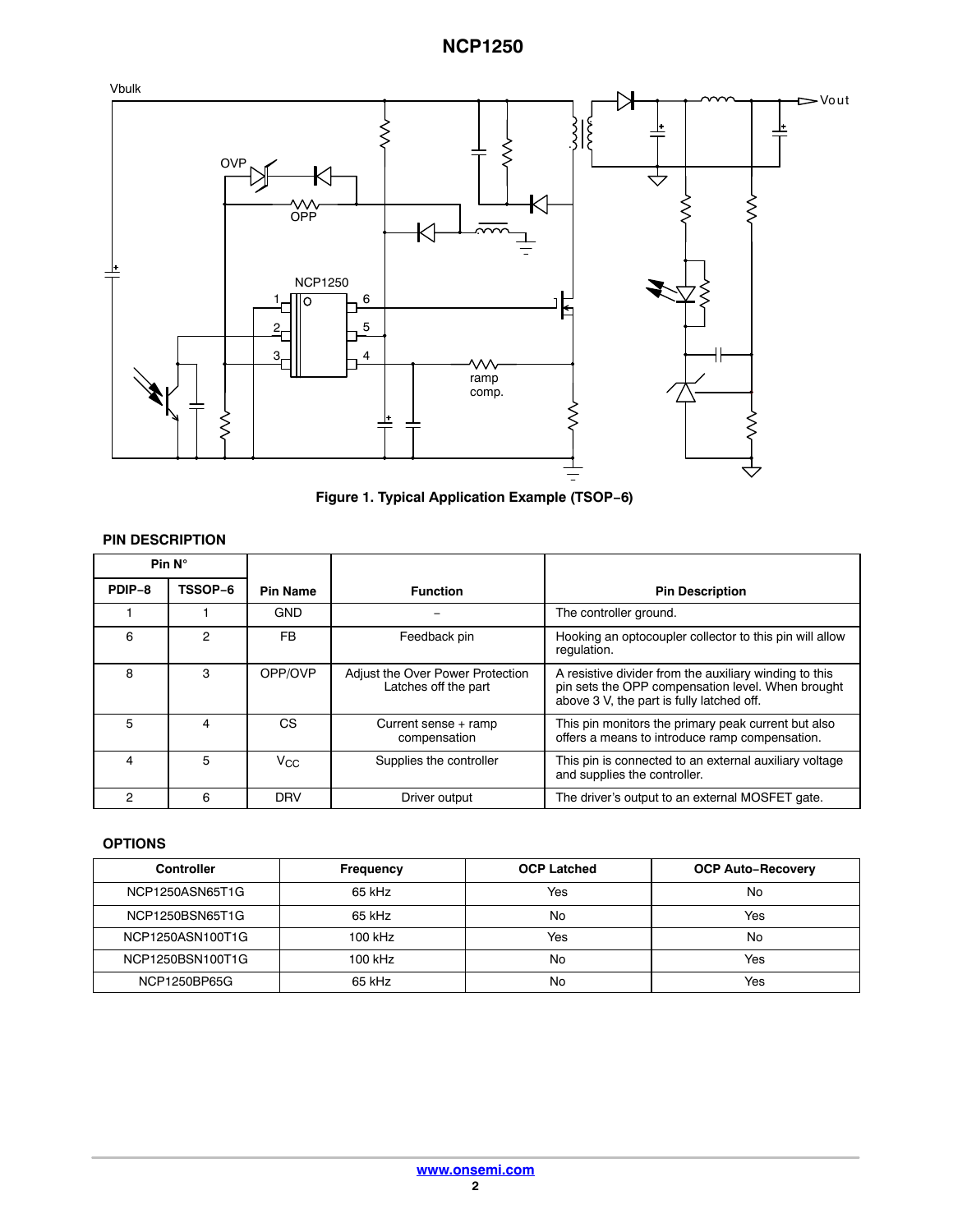### <span id="page-2-0"></span>**ORDERING INFORMATION**

| <b>Device</b>    | <b>Package Marking</b> | <b>OCP Protection</b> | <b>Switching Frequency</b> | Package             | Shipping <sup>†</sup> |
|------------------|------------------------|-----------------------|----------------------------|---------------------|-----------------------|
| NCP1250ASN65T1G  | 25A                    | Latch                 | 65 kHz                     | TSOP-6<br>(Pb-Free) | 3000/<br>Tape & Reel  |
| NCP1250BSN65T1G  | 252                    | Autorecovery          | 65 kHz                     |                     |                       |
| NCP1250ASN100T1G | 25C                    | Latch                 | 100 kHz                    |                     |                       |
| NCP1250BSN100T1G | 25D                    | Autorecovery          | 100 kHz                    |                     |                       |
| NCP1250BP65G     | 1250B65                | Autorecovery          | 65 kHz                     | PDIP-8<br>(Pb-Free) | 50 Units / Rail       |

†For information on tape and reel specifications, including part orientation and tape sizes, please refer to our Tape and Reel Packaging Specifications Brochure, BRD8011/D.



**Figure 2. Internal Circuit Architecture**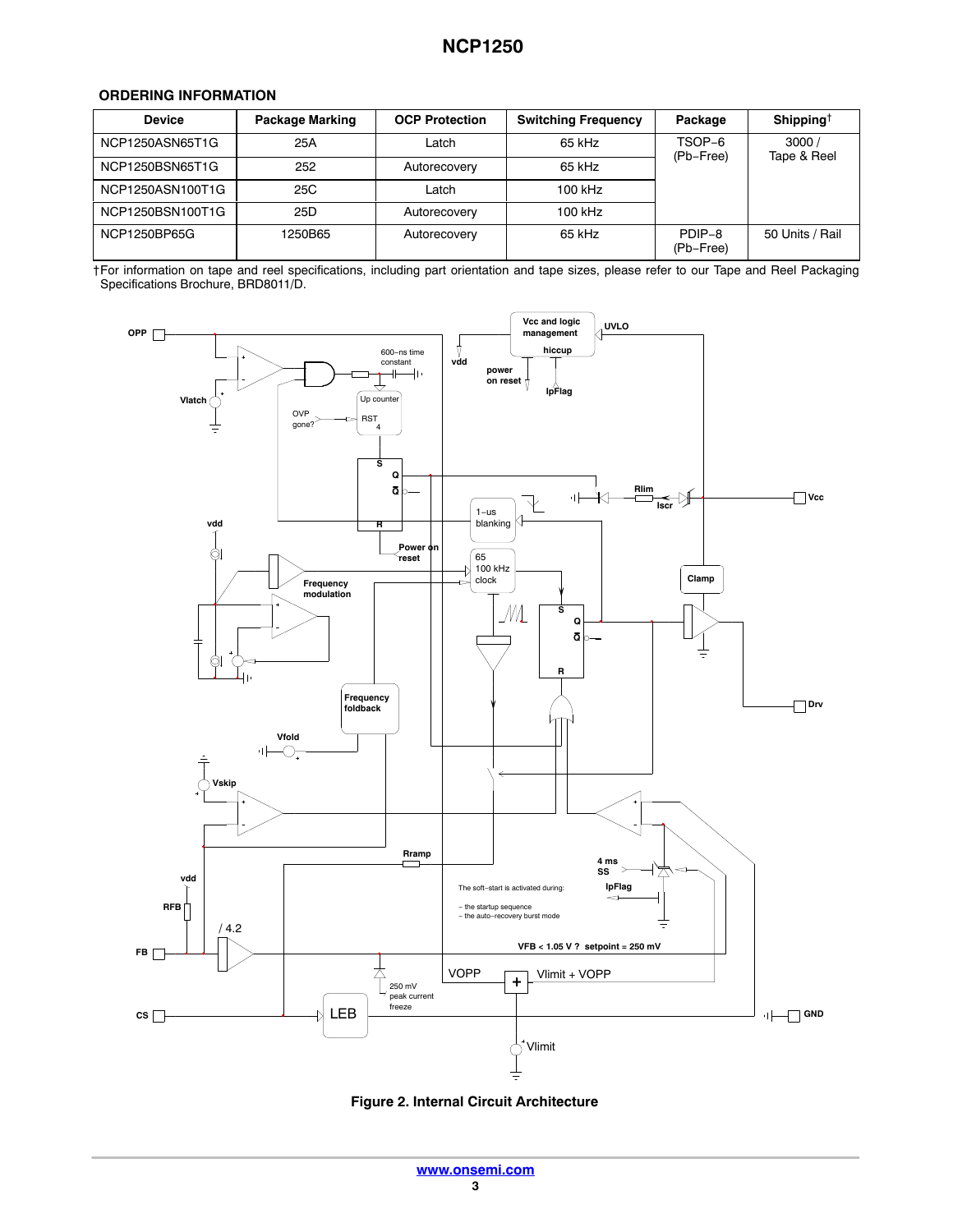### **MAXIMUM RATINGS TABLE**

| Symbol                                 | Rating                                                                  | Value              | Unit          |
|----------------------------------------|-------------------------------------------------------------------------|--------------------|---------------|
| $V_{\rm CC}$                           | Power Supply voltage, $V_{CC}$ pin, continuous voltage                  | 28                 | v             |
| V <sub>DRVtran</sub>                   | Maximum DRV pin voltage when DRV in H state, transient voltage (Note 1) | $V_{\rm CC}$ + 0.3 | v             |
|                                        | Maximum voltage on low power pins CS, FB and OPP                        | $-0.3$ to 10       | v             |
| <b>IOPP</b>                            | Maximum injected negative current into the OPP pin                      | $-2$               | mA            |
| <b>I</b> SCR                           | Maximum continuous current in to the $V_{CC}$ Pin while in latched mode | 3                  | mA            |
| $R_{\theta$ JA                         | Thermal Resistance Junction-to-Air                                      | 360                | $\degree$ C/W |
| $\mathsf{T}_{\mathsf{J},\mathsf{max}}$ | <b>Maximum Junction Temperature</b>                                     | 150                | $^{\circ}C$   |
|                                        | Storage Temperature Range                                               | $-60$ to $+150$    | $^{\circ}C$   |
|                                        | ESD Capability, Human Body Model (HBM), all pins                        | $\overline{2}$     | kV            |
|                                        | ESD Capability, Machine Model (MM)                                      | 200                | $\vee$        |
|                                        | ESD Capability, Charged Device Model (CDM)                              |                    | kV            |

Stresses exceeding those listed in the Maximum Ratings table may damage the device. If any of these limits are exceeded, device functionality should not be assumed, damage may occur and reliability may be affected.

1. The transient voltage is a voltage spike injected to DRV pin being in high state. Maximum transient duration is 100 ns.

2. This device series contains ESD protection and exceeds the following tests: Human Body Model 2000 V per JESD22, Method A114E.

Machine Model Method 200 V per JESD22, Method A115A. Charged Device Model per JEDEC Standard JESD22−C101D

3. This device contains latch−up protection and exceeds 100 mA per JEDEC Standard JESD78.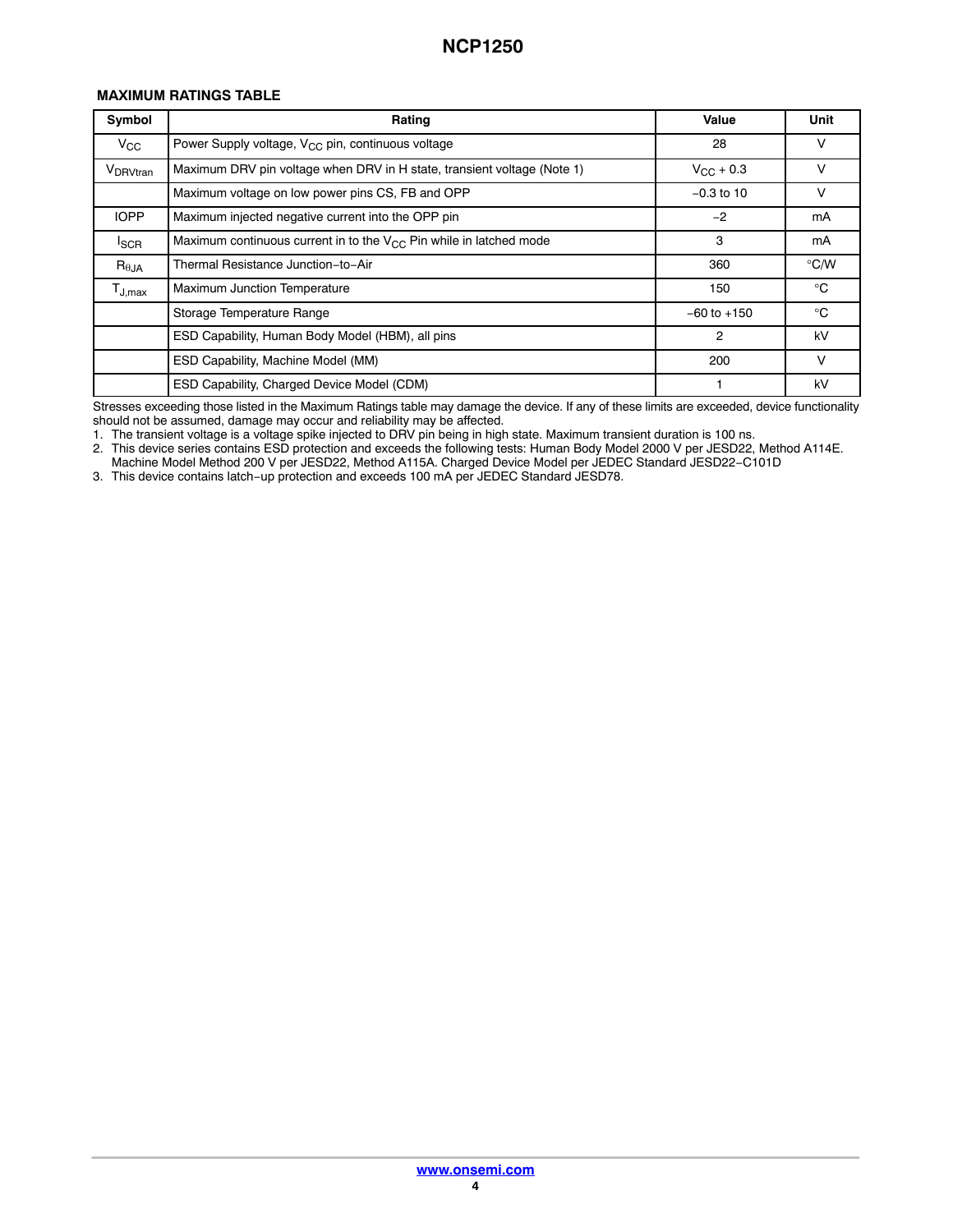### **ELECTRICAL CHARACTERISTICS**

(For typical values T<sub>J</sub> = 25°C, for min/max values T<sub>J</sub> = −40°C to +125°C, Max T<sub>J</sub> = 150°C, V<sub>CC</sub> = 12 V unless otherwise noted)

| Symbol                                                                                            | Rating                                                                                                                                                | Min      | <b>Typ</b> | Max   | Unit |  |
|---------------------------------------------------------------------------------------------------|-------------------------------------------------------------------------------------------------------------------------------------------------------|----------|------------|-------|------|--|
| <b>SUPPLY SECTION</b> – (For the best efficiency performance, we recommend a $V_{CC}$ below 20 V) |                                                                                                                                                       |          |            |       |      |  |
| <b>VCC<sub>ON</sub></b>                                                                           | V <sub>CC</sub> increasing level at which driving pulses are authorized                                                                               | 16       | 18         | 20    | V    |  |
| $VCC_{(min)}$                                                                                     | V <sub>CC</sub> decreasing level at which driving pulses are stopped                                                                                  | 8.2      | 8.8        | 9.4   | V    |  |
| <b>VCC<sub>HYST</sub></b>                                                                         | Hysteresis VCC <sub>ON</sub> - VCC <sub>(min)</sub>                                                                                                   | 6.0      |            |       | V    |  |
| VZENER                                                                                            | Clamped V <sub>CC</sub> when latched off / burst mode activation @ I <sub>CC</sub> = 500 µA                                                           |          | 7.0        |       | V    |  |
| ICC1                                                                                              | Start-up current                                                                                                                                      |          |            | 15    | μA   |  |
| ICC <sub>2</sub>                                                                                  | Internal IC consumption with $I_{FB}$ = 50 $\mu$ A, F <sub>SW</sub> = 65 kHz and C <sub>L</sub> = 0 nF                                                |          | 1.4        | 2.2   | mA   |  |
| ICC <sub>3</sub>                                                                                  | Internal IC consumption with $I_{FB} = 50 \mu A$ , $F_{SW} = 65 \text{ kHz}$ and $C_L = 1 \text{ nF}$                                                 |          | 2.1        | 3.0   | mA   |  |
| ICC <sub>2</sub>                                                                                  | Internal IC consumption with $I_{FB} = 50 \mu A$ , $F_{SW} = 100 \text{ kHz}$ and $C_L = 0 \text{ nF}$                                                |          | 1.7        | 2.5   | mA   |  |
| ICC <sub>3</sub>                                                                                  | Internal IC consumption with $I_{FB} = 50 \mu A$ , $F_{SW} = 100 \text{ kHz}$ and $C_L = 1 \text{ nF}$                                                |          | 3.1        | 4.0   | mA   |  |
| <b>ICCLATCH</b>                                                                                   | Current flowing into V <sub>CC</sub> pin that keeps the controller latched (Note 4)<br>$T_J = -40^\circ \text{C}$ to +125°C<br>$T_J = 0$ °C to +125°C | 40<br>32 |            |       | μA   |  |
| <b>ICCstby</b>                                                                                    | Internal IC consumption while in skip cycle ( $V_{CC}$ = 12 V, driving a typical 6 A/600 V MOS-<br>FET)                                               |          | 550        |       | μA   |  |
| $R_{\text{lim}}$                                                                                  | Current-limit resistor in series with the latch SCR                                                                                                   |          | 4.0        |       | kΩ   |  |
| <b>DRIVE OUTPUT</b>                                                                               |                                                                                                                                                       |          |            |       |      |  |
| $T_r$                                                                                             | Output voltage rise-time $@C_{L} = 1$ nF, 10-90% of output signal                                                                                     |          | 40         |       | ns   |  |
| $T_f$                                                                                             | Output voltage fall-time $@C_{L} = 1$ nF, 10-90% of output signal                                                                                     |          | 30         |       | ns   |  |
| R <sub>OH</sub>                                                                                   | Source resistance                                                                                                                                     |          | 13         |       | Ω    |  |
| $R_{OL}$                                                                                          | Sink resistance                                                                                                                                       |          | 6.0        |       | Ω    |  |
| Isource                                                                                           | Peak source current, $V_{GS} = 0 V - (Note 5)$                                                                                                        |          | 300        |       | mA   |  |
| $I_{\text{sink}}$                                                                                 | Peak sink current, $V_{GS} = 12 V - (Note 5)$                                                                                                         |          | 500        |       | mA   |  |
| VDRVlow                                                                                           | DRV pin level at V <sub>CC</sub> close to VCC <sub>(min)</sub> with a 33 k $\Omega$ resistor to GND                                                   | 8.0      |            |       | V    |  |
| V <sub>DRVhigh</sub>                                                                              | DRV pin level at $V_{CC}$ = 28 V - DRV unloaded                                                                                                       | 10       | 12         | 14    | V    |  |
| <b>CURRENT COMPARATOR</b>                                                                         |                                                                                                                                                       |          |            |       |      |  |
| Iв                                                                                                | Input Bias Current @ 0.8 V input level on CS Pin                                                                                                      |          | 0.02       |       | μA   |  |
| $V_{Limit1}$                                                                                      | Maximum internal current setpoint $-T_{J} = 25^{\circ}C - OPP/L$ atch Pin grounded                                                                    | 0.744    | 0.8        | 0.856 | V    |  |
| $V_{Limit2}$                                                                                      | Maximum internal current setpoint $-T_J = -40^{\circ}C$ to 125°C - OPP/Latch Pin grounded                                                             | 0.72     | 0.8        | 0.88  | V    |  |
| $V_{\mathsf{fold}}$                                                                               | Default internal voltage set point for frequency foldback trip point $-45\%$ of V $_{\text{limit}}$                                                   |          | 357        |       | mV   |  |
| $V_{\text{freeze}}$                                                                               | Internal peak current setpoint freeze ( $\approx$ 31% of V <sub>limit</sub> )                                                                         |          | 250        |       | mV   |  |
| <b>T</b> <sub>DEL</sub>                                                                           | Propagation delay from current detection to gate off-state                                                                                            |          | 100        | 150   | ns   |  |
| <b>T<sub>LEB</sub></b>                                                                            | Leading Edge Blanking Duration                                                                                                                        |          | 300        |       | ns   |  |
| TSS                                                                                               | Internal soft-start duration activated upon startup, auto-recovery                                                                                    |          | 4.0        |       | ms   |  |
| <b>IOPPo</b>                                                                                      | Setpoint decrease for the OPP/Latch pin biased to $-250$ mV $-$ (Note 6)                                                                              |          | 31.3       |       | %    |  |
| <b>IOOPv</b>                                                                                      | Voltage setpoint for the OPP/Latch pin biased to $-250$ mV – (Note 6), $T_{\rm d} = 25^{\circ}$ C                                                     | 0.51     | 0.55       | 0.60  | V    |  |
| <b>IOOPv</b>                                                                                      | Voltage setpoint for the OPP/Latch pin biased to -250 mV - (Note 6), $T_J = -40^{\circ}C$ to<br>$125^{\circ}$ C                                       | 0.50     | 0.55       | 0.62  | V    |  |
| <b>IOPPs</b>                                                                                      | Setpoint decrease for the OPP/Latch pin grounded                                                                                                      |          | 0          |       | %    |  |
|                                                                                                   | <b>INTERNAL OSCILLATOR</b>                                                                                                                            |          |            |       |      |  |
| $f_{\rm OSC}$                                                                                     | Oscillation frequency (65 kHz version)                                                                                                                | 61       | 65         | 71    | kHz  |  |
| $f_{\rm{OSC}}$                                                                                    | Oscillation frequency (100 kHz version)                                                                                                               | 92       | 100        | 108   | kHz  |  |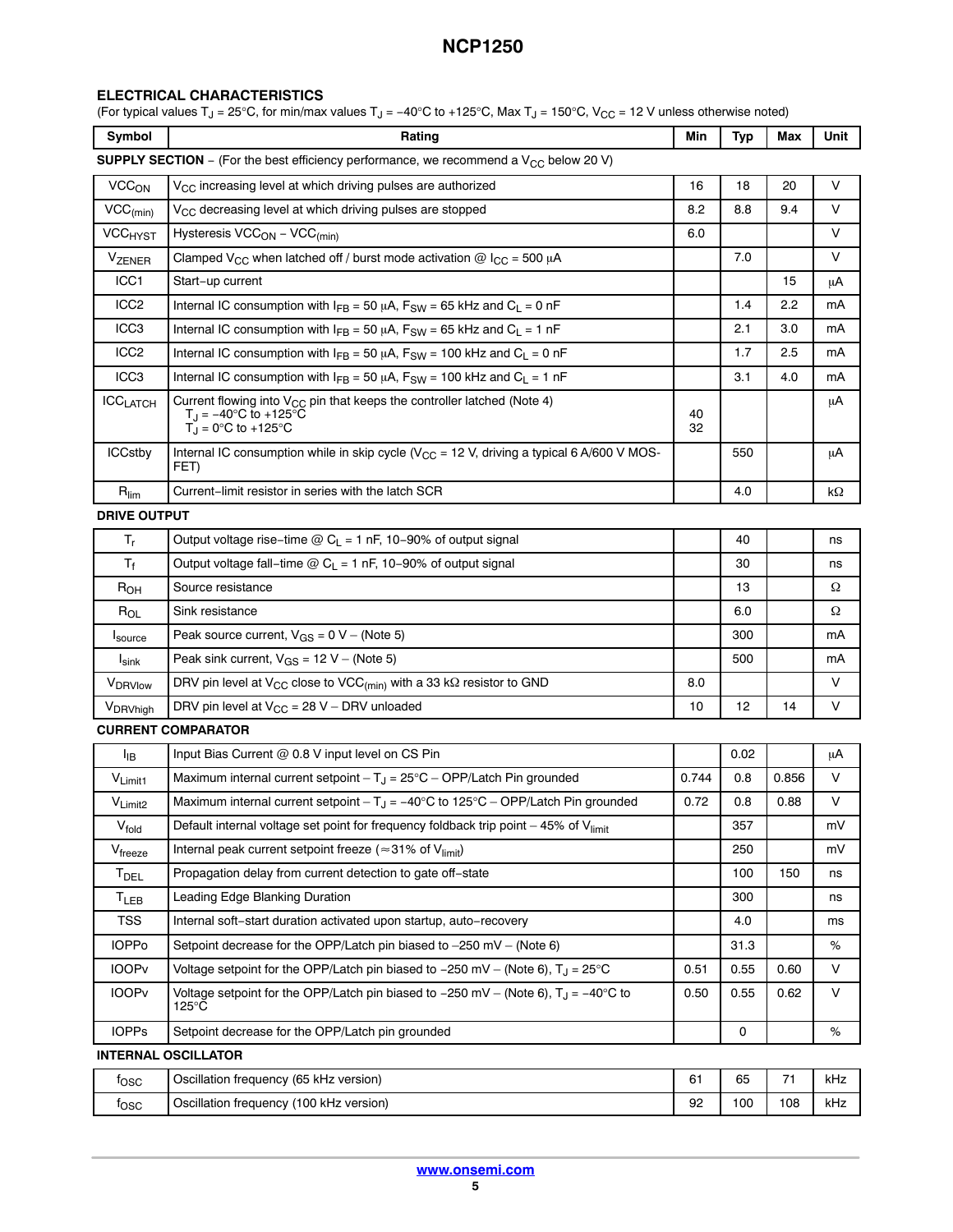#### <span id="page-5-0"></span>**ELECTRICAL CHARACTERISTICS** (continued)

(For typical values T<sub>J</sub> = 25°C, for min/max values T<sub>J</sub> = −40°C to +125°C, Max T<sub>J</sub> = 150°C, V<sub>CC</sub> = 12 V unless otherwise noted)

| <b>INTERNAL OSCILLATOR</b><br>Maximum duty-cycle<br>Frequency jittering in percentage of $f_{\rm OSC}$<br>Swing frequency | 76  | 80<br>±5 | 84  | %                                                                                                                                               |
|---------------------------------------------------------------------------------------------------------------------------|-----|----------|-----|-------------------------------------------------------------------------------------------------------------------------------------------------|
|                                                                                                                           |     |          |     |                                                                                                                                                 |
|                                                                                                                           |     |          |     |                                                                                                                                                 |
|                                                                                                                           |     |          |     | %                                                                                                                                               |
|                                                                                                                           |     | 240      |     | Hz                                                                                                                                              |
| <b>FEEDBACK SECTION</b>                                                                                                   |     |          |     |                                                                                                                                                 |
| Internal pull-up resistor                                                                                                 |     | 20       |     | $k\Omega$                                                                                                                                       |
| Equivalent ac resistor from FB to GND                                                                                     |     | 16       |     | $k\Omega$                                                                                                                                       |
| FB Pin to current setpoint division ratio                                                                                 |     | 4.2      |     |                                                                                                                                                 |
| Feedback voltage below which the peak current is frozen                                                                   |     | 1.05     |     | V                                                                                                                                               |
| <b>FREQUENCY FOLDBACK</b>                                                                                                 |     |          |     |                                                                                                                                                 |
| Frequency folback level on the feedback pin $=$ $\approx$ 45% of maximum peak current                                     |     | 1.5      |     | $\vee$                                                                                                                                          |
| Transition frequency below which skip-cycle occurs                                                                        | 22  | 26       | 30  | kHz                                                                                                                                             |
| End of frequency foldback feedback leve, $F_{sw} = F_{min}$                                                               |     | 350      |     | mV                                                                                                                                              |
| Skip-cycle level voltage on the feedback pin                                                                              |     | 300      |     | mV                                                                                                                                              |
| Hysteresis on the skip comparator - (Note 5)                                                                              |     | 30       |     | mV                                                                                                                                              |
| <b>INTERNAL SLOPE COMPENSATION</b>                                                                                        |     |          |     |                                                                                                                                                 |
| Internal ramp level $@$ 25°C - (Note 7)                                                                                   |     | 2.5      |     | $\vee$                                                                                                                                          |
| Internal ramp resistance to CS pin                                                                                        |     | 20       |     | kΩ                                                                                                                                              |
| <b>PROTECTIONS</b>                                                                                                        |     |          |     |                                                                                                                                                 |
| Latching level input                                                                                                      | 2.7 | 3.0      | 3.3 | $\vee$                                                                                                                                          |
| Blanking time after drive turn off                                                                                        |     | 1.0      |     | μs                                                                                                                                              |
| Number of clock cycles before latch confirmation                                                                          |     | 4.0      |     |                                                                                                                                                 |
| OVP detection time constant                                                                                               |     | 600      |     | ns                                                                                                                                              |
| Internal auto-recovery fault timer duration                                                                               | 100 | 130      | 160 | ms                                                                                                                                              |
|                                                                                                                           |     |          |     | Draduat perspective performance is indicated in the Electrical Characteristics for the lighed test conditions, unless athorizing pated. Draduat |

Product parametric performance is indicated in the Electrical Characteristics for the listed test conditions, unless otherwise noted. Product performance may not be indicated by the Electrical Characteristics if operated under different conditions.

4. For design robustness, we recommend to inject 60  $\mu$ A as a minimum at the lowest input line voltage.

5. Guaranteed by design

6. See characterization table for linearity over negative bias voltage

7. A 1 M $\Omega$  resistor is connected from OPP/Latch Pin to the ground for the measurement.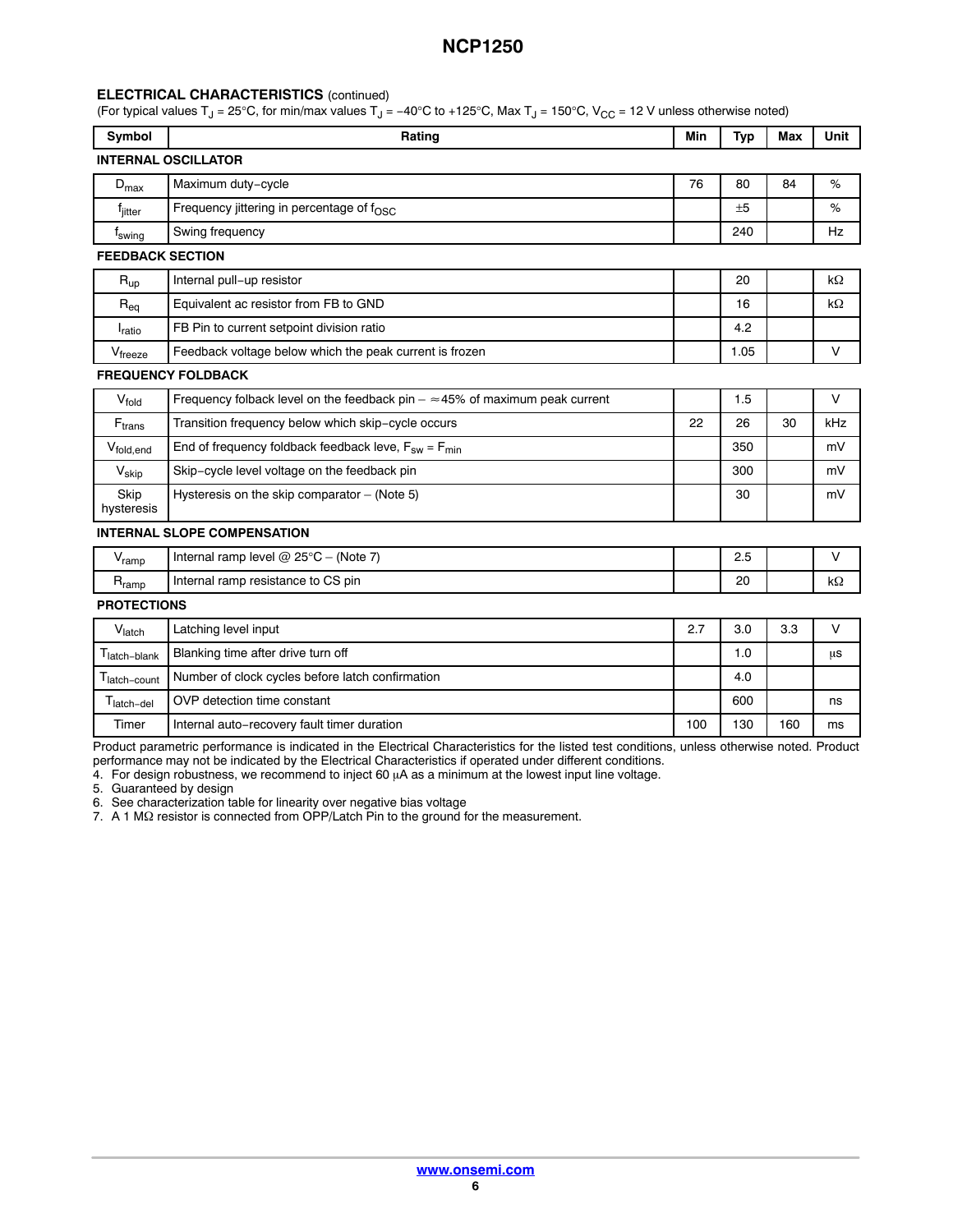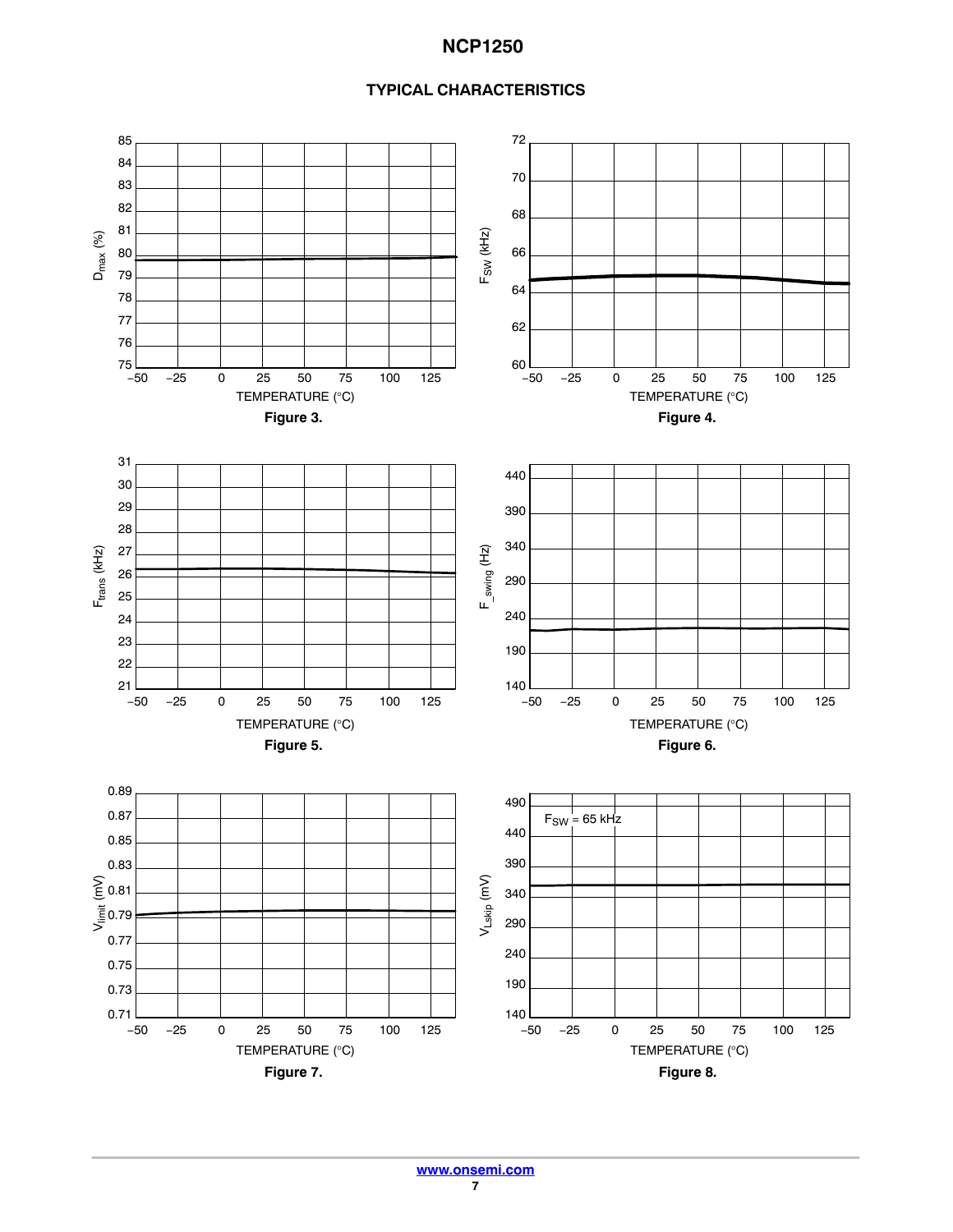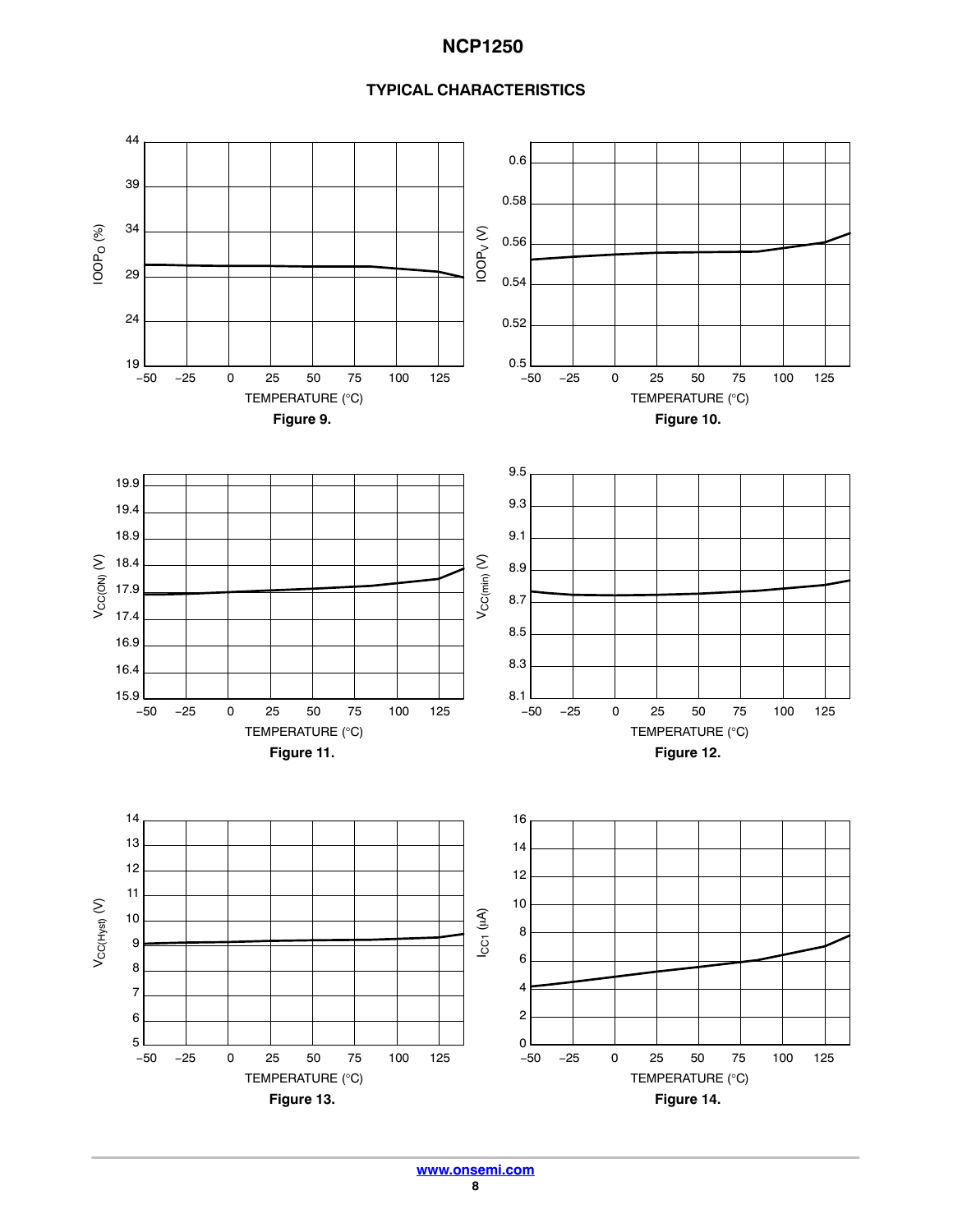

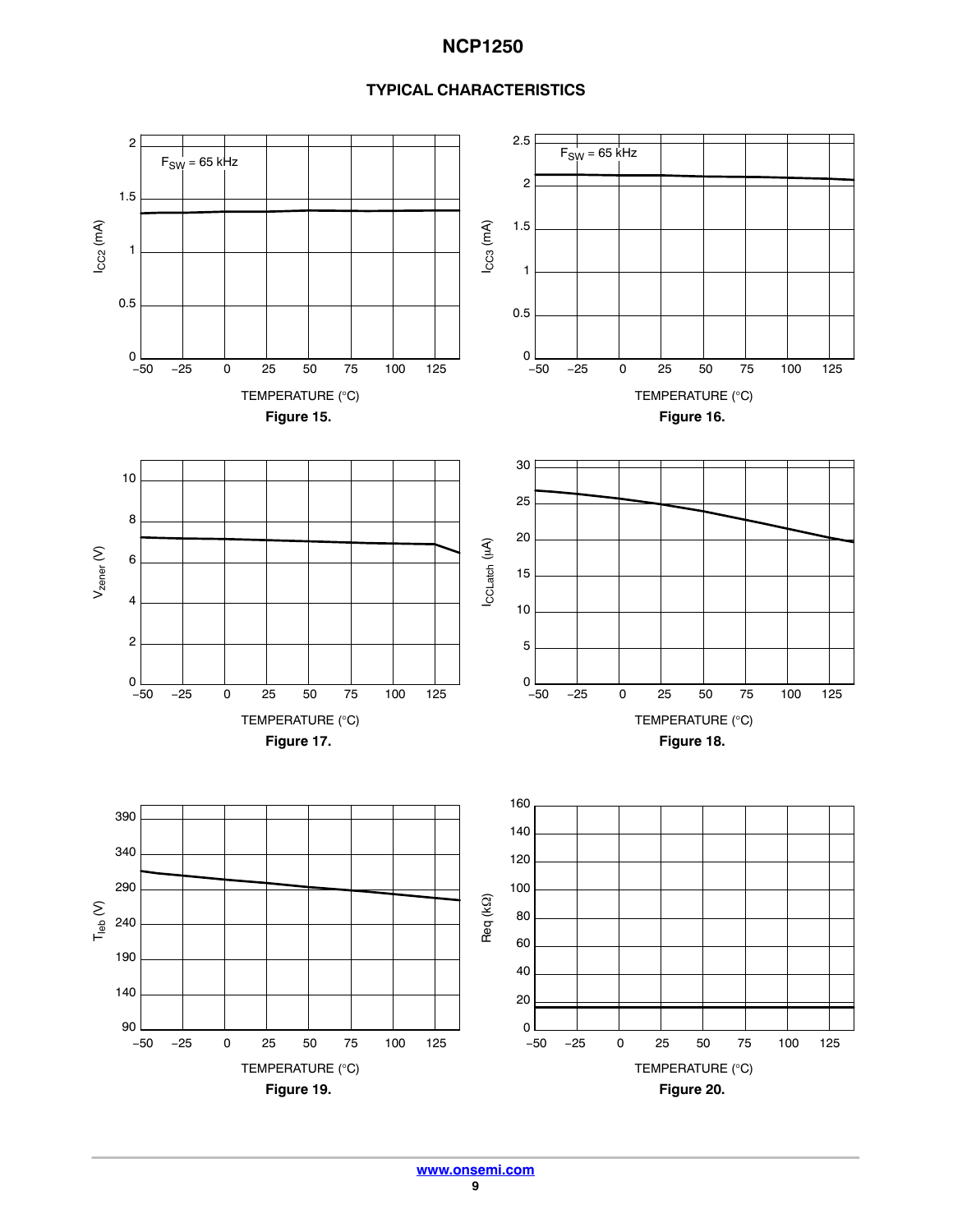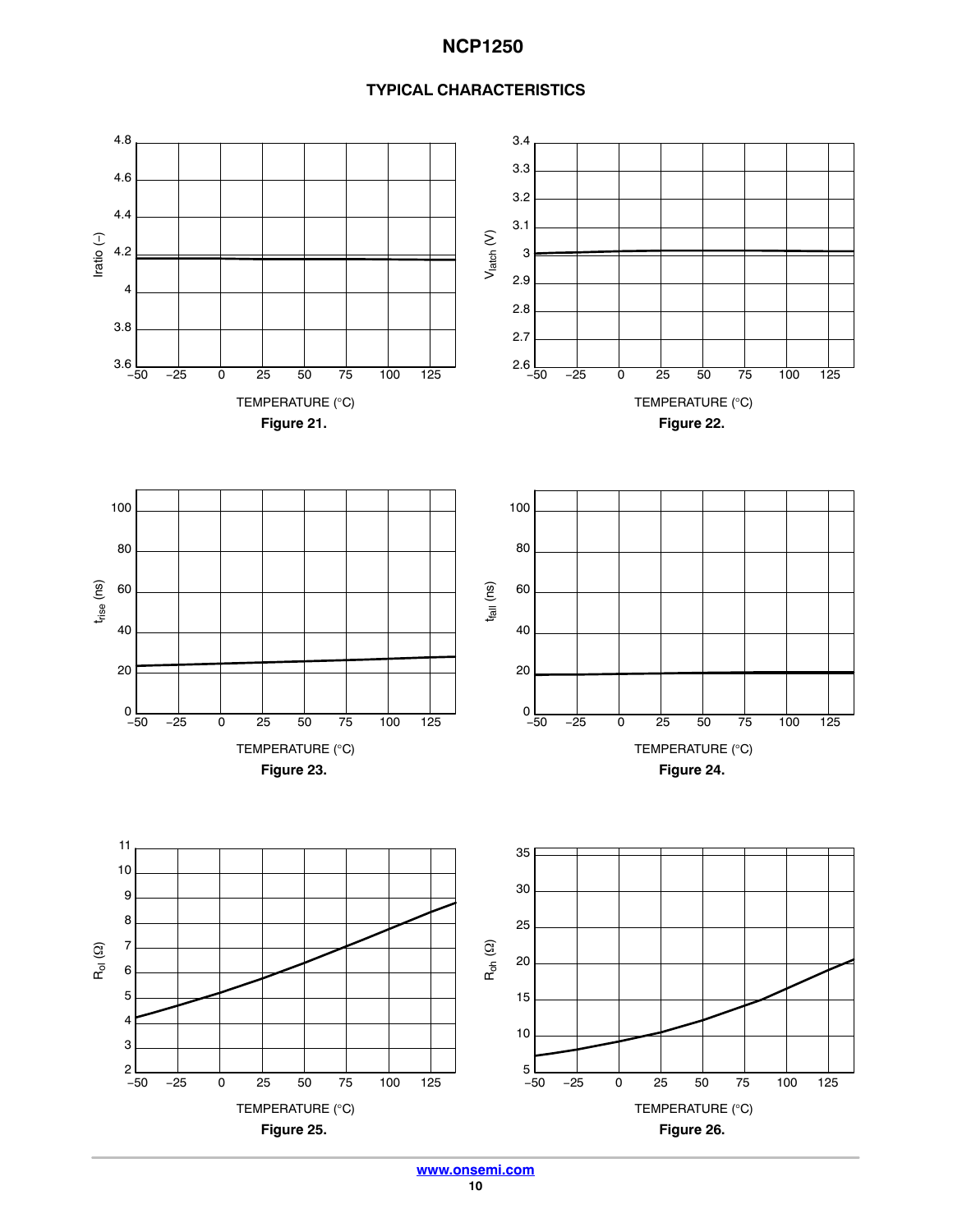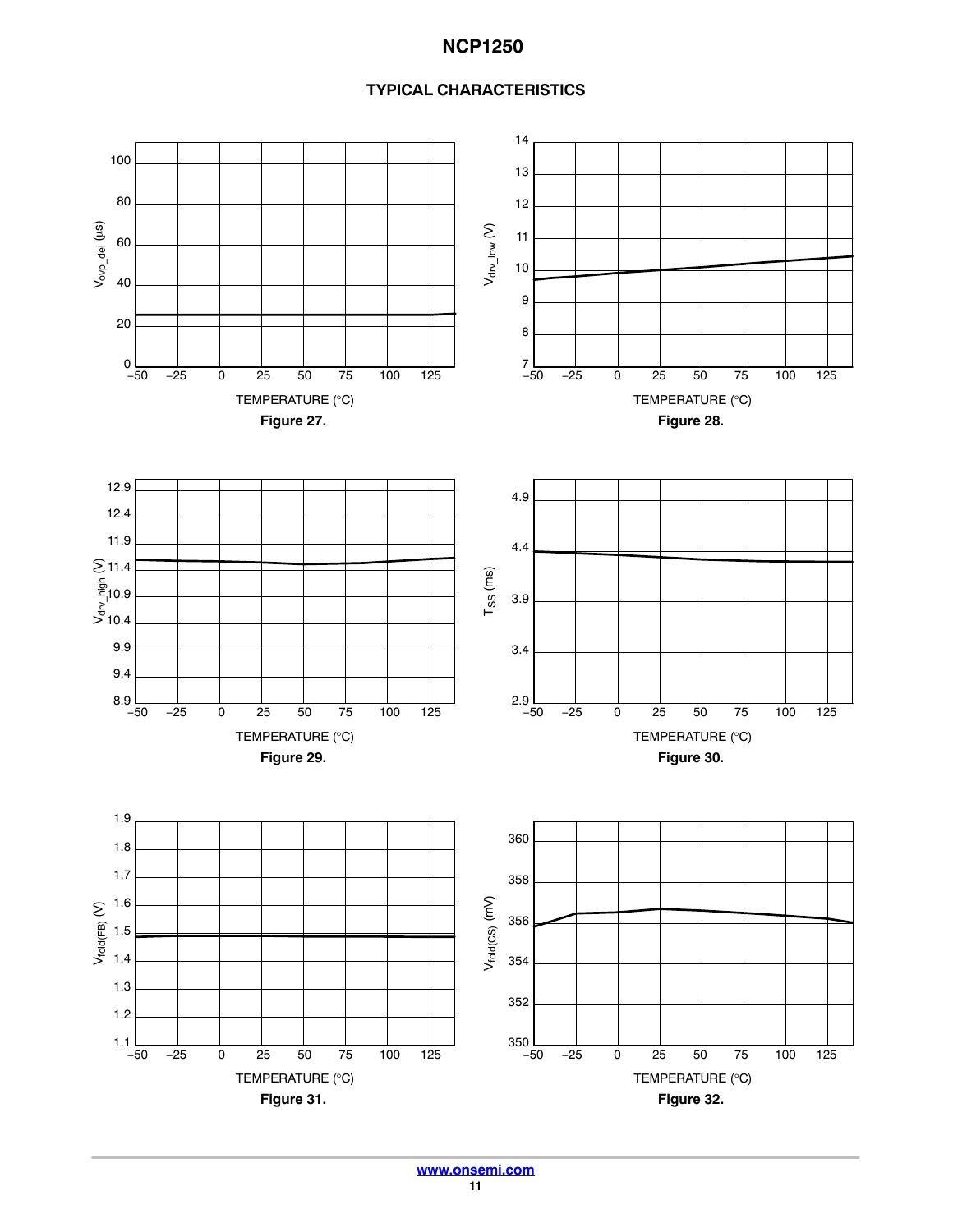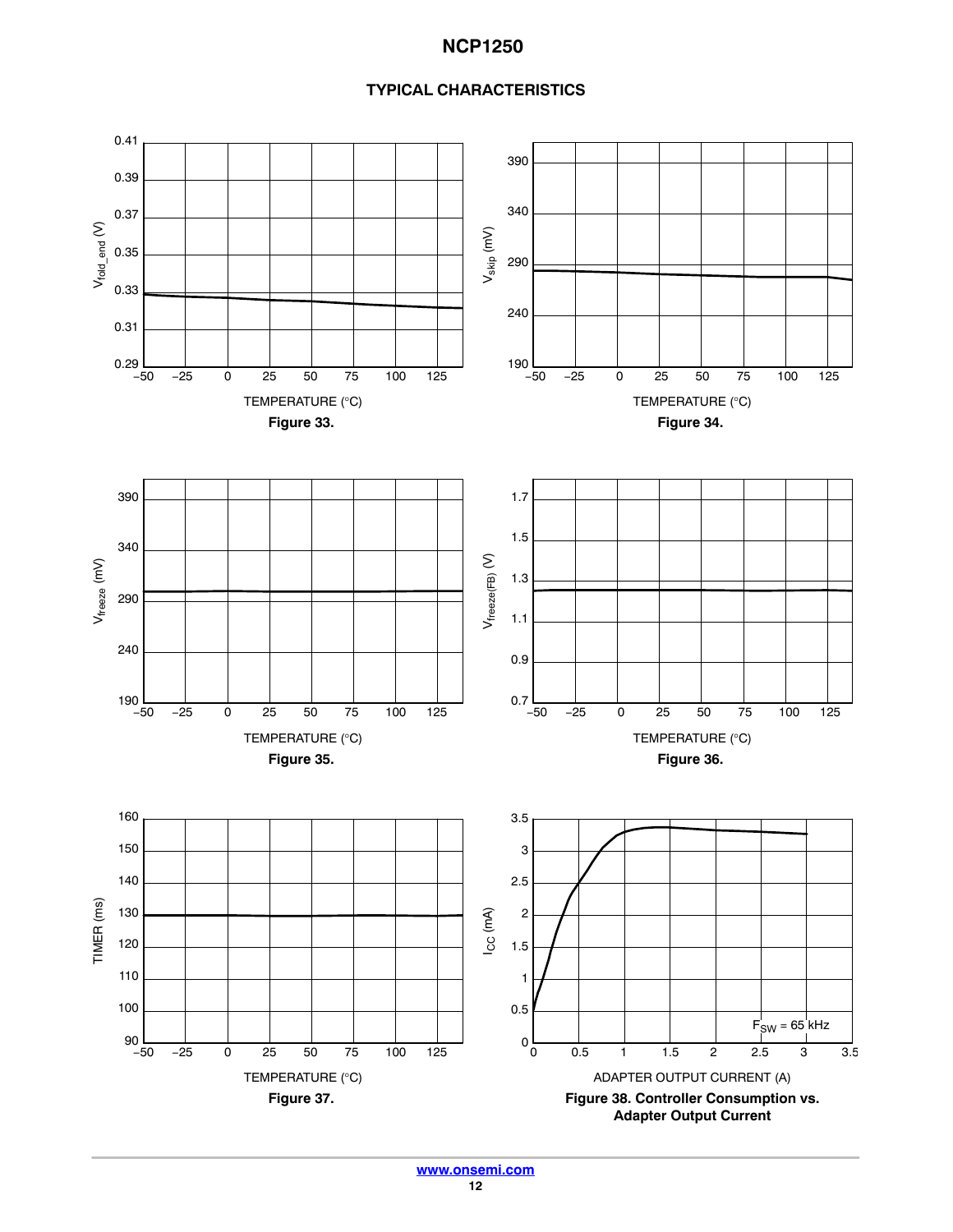### **APPLICATION INFORMATION**

#### **Introduction**

The NCP1250 implements a standard current mode architecture where the switch−off event is dictated by the peak current setpoint. This component represents the ideal candidate where low part−count and cost effectiveness are the key parameters, particularly in low−cost ac−dc adapters, open−frame power supplies etc. Capitalizing on the NCP120X series success, the NCP1250 packs all the necessary components normally needed in today modern power supply designs, bringing several enhancements such as a non−dissipative OPP.

- **Current−mode operation with internal ramp compensation**: Implementing peak current mode control at a fixed 65 kHz or 100 kHz, the NCP1250 offers an internal ramp compensation signal that can easily by summed with the sensed current. Sub harmonic oscillations are eliminated via the inclusion of a single resistor in series with the current−sense information.
- **Internal OPP**: By routing a portion of the negative voltage present during the on−time on the auxiliary winding to the dedicated OPP pin, the user has a simple and non−dissipative means to alter the maximum peak current setpoint as the bulk voltage increases. If the pin is grounded, no OPP compensation occurs. If the pin receives a negative voltage down to –250 mV, then a peak current reduction down to 31.3% typical can be achieved. For an improved performance, the maximum voltage excursion on the sense resistor is limited to 0.8 V.
- **Low startup current**: Achieving a low no−load standby power always represents a difficult exercise when the controller draws a significant amount of current during start−up. Due to its proprietary architecture, the NCP1250 is guaranteed to draw less than  $15 \mu A$  typical, easing the design of low standby power adapters.
- **EMI jittering**: An internal low−frequency modulation signal varies the pace at which the oscillator frequency is modulated. This helps by spreading out energy in conducted noise analysis. To improve the EMI signature at low power levels, the jittering remains active in frequency foldback mode.
- **Frequency foldback capability**: A continuous flow of pulses is not compatible with no−load/light−load standby power requirements. To excel in this domain, the controller observes the feedback pin and when it

reaches a level of 1.5 V, the oscillator then starts to reduce its switching frequency as the feedback level continues to decrease. When the feedback pin reaches 1.05 V, the peak current setpoint is internally frozen and the frequency continues to decrease. It can go down to 26 kHz (typical) reached for a feedback level of roughly 350 mV. At this point, if the power continues to drop, the controller enters classical skip−cycle mode.

- **Internal soft−start**: A soft−start precludes the main power switch from being stressed upon start−up. In this controller, the soft−start is internally fixed to 4 ms. The soft−start is activated when a new startup sequence occurs or during an auto−recovery hiccup.
- **OVP input**: The NCP1250 includes a latch input Pin that can be used to sense an overvoltage condition on the adapter. If this pin is brought higher than the internal reference voltage  $V<sub>latch</sub>$ , then the circuit permanently latches off. The  $V_{CC}$  pin is pulled down to a fixed level, keeping the controller latched. The latch reset occurs when the user disconnects the adapter from the mains and lets the  $V_{CC}$  falls below the  $V_{CC}$  reset.
- **Short−circuit protection**: Short−circuit and especially over−load protections are difficult to implement for transformers with high leakage inductance between auxiliary and power windings (the aux winding level does not properly collapse in presence of an output short). Here, every time the internal 0.8 V maximum peak current limit is activated (or less when OPP is used), an error flag is asserted and a time period starts, thanks to an internal timer. If the timer reaches completion while the error flag is still present, the controller stops the pulses and goes into a latch−off phase, operating in a low−frequency burst−mode. When the fault is cleared, the SMPS resumes operation. Please note that some versions offer an auto−recovery mode as described and some latch off in case of a short circuit.

### **Start−up Sequence**

The NCP1250 start−up voltage is made purposely high to permit a large energy storage in a small  $V_{CC}$  capacitor value. This helps to operate with a small start−up current which, together with a small  $V_{CC}$  capacitor, will not hamper the start−up time. To further reduce the standby power, the start−up current of the controller is extremely low, below 15 μA maximum. The start–up resistor can therefore be connected to the bulk capacitor or directly to the mains input voltage to further reduce the power dissipation.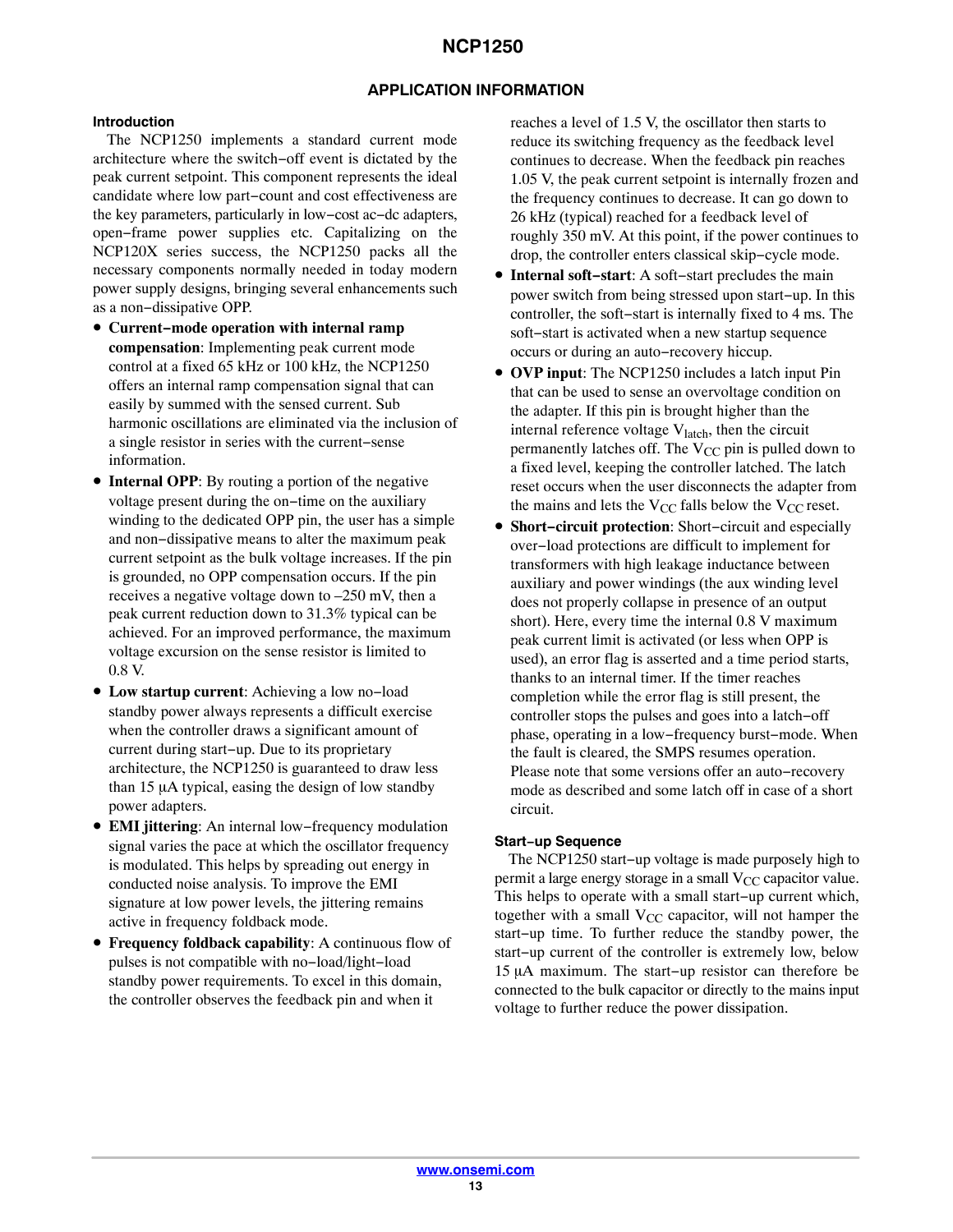

**Figure 39. The Startup Resistor Can Be Connected to the Input Mains for Further Power Dissipation Reduction**

The first step starts with the calculation of the  $V_{CC}$ capacitor which will supply the controller when it operates until the auxiliary winding takes over. Experience shows that this time  $t_1$  can be between 5 ms and 20 ms. If we consider we need at least an energy reservoir for a  $t_1$  time of 10 ms, the  $V_{CC}$  capacitor must be larger than:

$$
CV_{CC} \ge \frac{I_{CC}t_1}{VCC_{on} - VCC_{min}} \ge \frac{3m \times 10m}{9} \ge 3.3 \,\mu\text{F} \quad \text{(eq. 1)}
$$

Let us select a  $4.7 \mu$ F capacitor at first and experiments in the laboratory will let us know if we were too optimistic for the time  $t_1$ . The  $V_{CC}$  capacitor being known, we can now evaluate the charging current we need to bring the  $V_{CC}$ voltage from 0 to the  $VCC<sub>on</sub>$  of the IC, 18 V typical. This current has to be selected to ensure a start−up at the lowest mains (85 V rms) to be less than 3 s (2.5 s for design margin):

$$
I_{charge} \geq \frac{VCC_{on}C_{VCC}}{2.5} \geq \frac{18 \times 4.7\mu}{2.5} \geq 34 \mu A
$$
 (eq. 2)

If we account for the  $15 \mu A$  that will flow inside the controller, then the total charging current delivered by the start–up resistor must be 49 μA. If we connect the start–up network to the mains (half−wave connection then), we know that the average current flowing into this start−up resistor will be the smallest when  $V_{CC}$  reaches the  $VCC_{on}$  of the controller:

$$
I_{\text{CVCC,min}} = \frac{\frac{V_{\text{ac,rms}}/2}{\pi} - \text{VCC}_{\text{on}}}{R_{\text{start-up}}} \tag{eq. 3}
$$

To make sure this current is always greater than  $49 \mu A$ , then the minimum value for *Rstart−up* can be extracted:

$$
R_{start-up} \leq \frac{\frac{V_{ac,rms}/2}{\pi} - VCC_{on}}{I_{CVCC,min}} \leq \frac{\frac{85 \times 1.414}{\pi} - 18}{49\mu} \leq 413.5 \text{ kG}.
$$
\n  
\n(eq. 4)

This calculation is purely theoretical, and assumes a constant charging current. In reality, the take over time can be shorter (or longer!) and it can lead to a reduction of the  $V_{CC}$  capacitor. Hence, a decrease in charging current and an increase of the start−up resistor, thus reducing the standby power. Laboratory experiments on the prototype are thus mandatory to fine tune the converter. If we chose the 413 k $\Omega$ resistor as suggested by Equation 4, the dissipated power at high line amounts to:

$$
P_{Rstart-up} = \frac{V_{ac,peak}^{2}}{4R_{start-up}} = \frac{(230 \times \sqrt{2})^{2}}{4 \times 413k}
$$
  
=  $\frac{230^{2}}{0.827Meg} = 64 \text{ mW}$  (eq. 5)

Now that the first  $V_{CC}$  capacitor has been selected, we must ensure that the self−supply does not disappear when in no−load conditions. In this mode, the skip−cycle can be so deep that refreshing pulses are likely to be widely spaced, inducing a large ripple on the  $V_{CC}$  capacitor. If this ripple is too large, chances exist to touch the  $VCC_{min}$  and reset the controller into a new start−up sequence. A solution is to grow this capacitor but it will obviously be detrimental to the start−up time. The option offered in Figure 39 elegantly solves this potential issue by adding an extra capacitor on the auxiliary winding. However, this component is separated from the  $V_{CC}$  pin via a simple diode. You therefore have the ability to grow this capacitor as you need to ensure the self−supply of the controller without jeopardizing the start−up time and standby power. A capacitor ranging from 22 to 47  $\mu$ F is the typical value for this device.

One note on the start-up current. If reducing it helps to improve the standby power, its value cannot fall below a certain level at the minimum input voltage. Failure to inject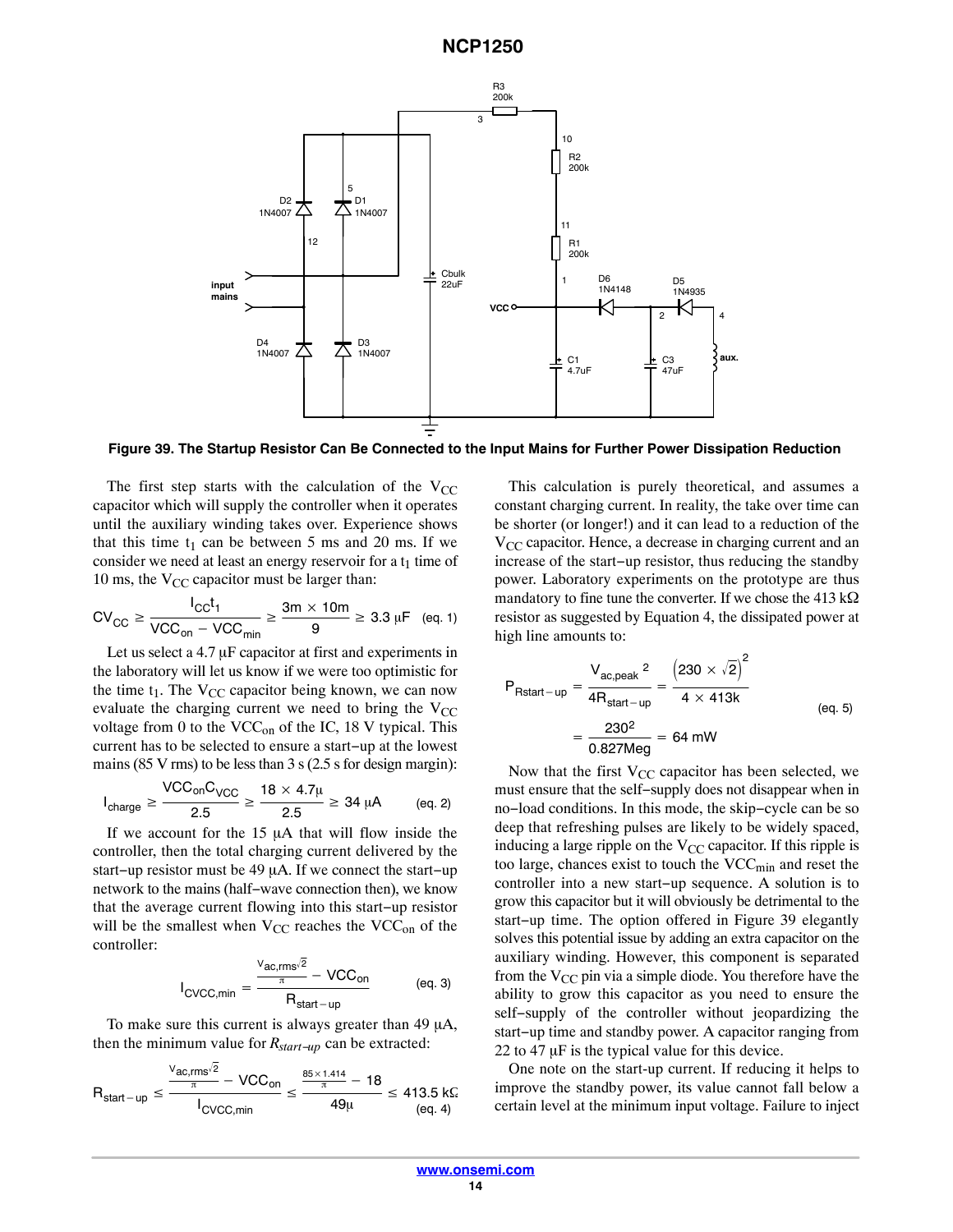<span id="page-14-0"></span>enough current  $(30 \mu A)$  at low line will turn a converter in fault into an auto-recovery mode since the SCR won't remain latched. To build a sufficient design margin, we recommend to keep at least  $60 \mu A$  flowing at the lowest input line (80 V rms for 85 V minimum for instance). An excellent solution is to actually combine X2 discharge and start-up networks as proposed in Figure 13 of application note AND8488/D.

#### **Internal Over Power Protection**

There are several known ways to implement Over Power Protection (OPP), all suffering from particular problems. These problems range from the added consumption burden on the converter or the skip−cycle disturbance brought by the current−sense offset. A way to reduce the power capability at high line is to capitalize on the negative voltage swing present on the auxiliary diode anode. During the power switch on−time, this point dips to −NVin, *N* being the turns ratio between the primary winding and the auxiliary winding. The negative plateau observed on Figure [41](#page-15-0) will have an amplitude dependant on the input voltage. The idea implemented in this chip is to sum a portion of this negative swing with the 0.8 V internal reference level. For instance, if the voltage swings down to −150 mV during the on time, then the internal peak current set point will be fixed to 0.8 −  $0.150 = 650$  mV. The adopted principle appears in Figure [41](#page-15-0) and shows how the final peak current set point is constructed.



**Figure 40. The Signal Obtained on the Auxiliary Winding Swings Negative During the On−time**

Let's assume we need to reduce the peak current from 2.5 A at low line, to 2 A at high line. This corresponds to a 20% reduction or a set point voltage of 640 mV. To reach this

level, then the negative voltage developed on the OPP pin must reach:

$$
V_{OPP} = 640m - 800m = -160 \, mV \qquad (eq. 6)
$$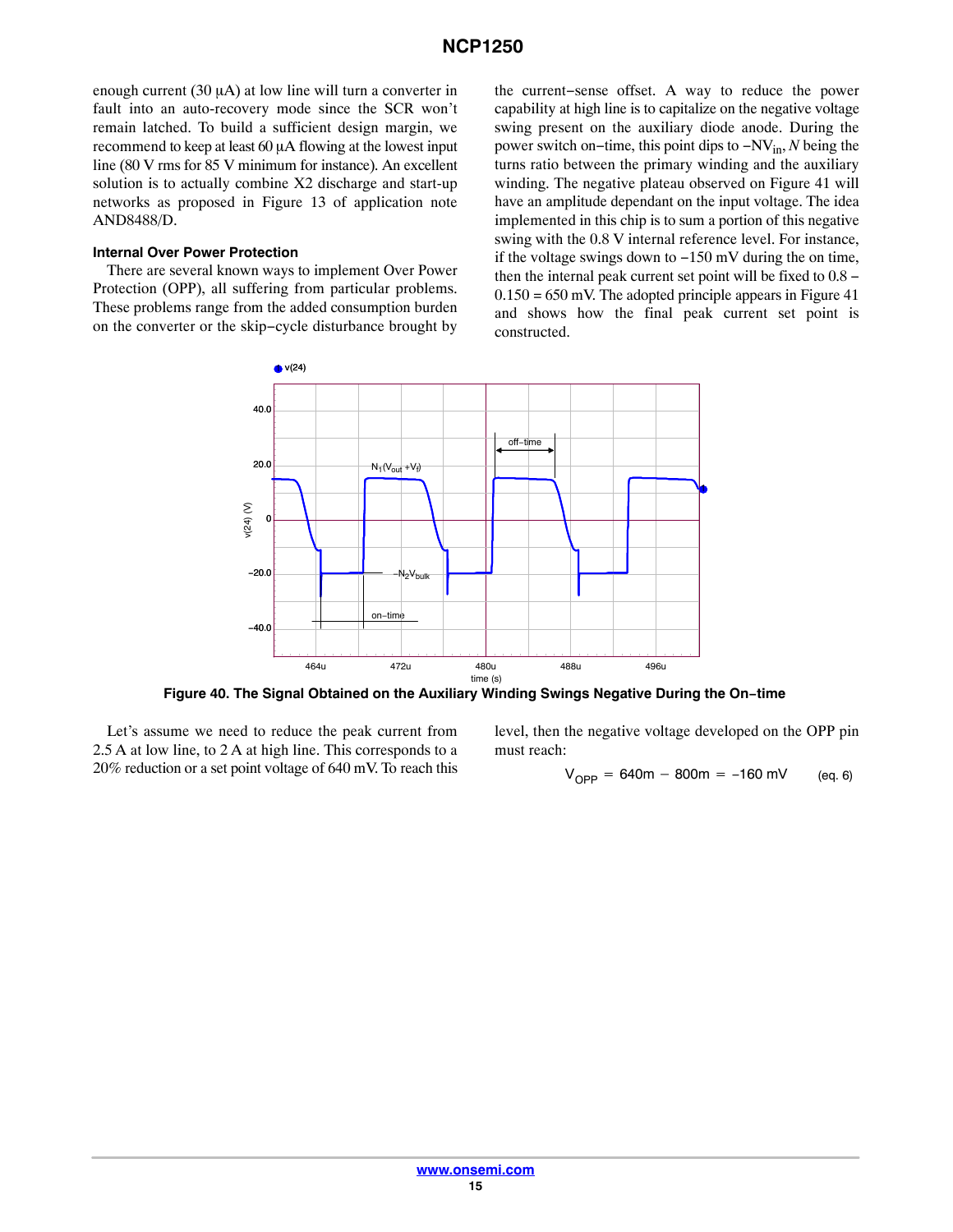<span id="page-15-0"></span>

**Figure 41. The OPP Circuitry Affects the Maximum Peak Current Set Point by Summing a Negative Voltage to the Internal Voltage Reference**

Let us assume that we have the following converter characteristics:

 $V_{out}$  = 19 V  $V_{in}$  = 85 to 265  $V_{rms}$  $N_1 = N_p:N_s = 1:0.25$  $N_2 = N_p : N_{aux} = 1:0.18$ 

Given the turns ratio between the primary and the auxiliary windings, the on−time voltage at high line (265 Vac) on the auxiliary winding swings down to:

$$
V_{aux} = -N_2 V_{in,max} = -0.18 \times 375 = -67.5 \text{ V} \qquad (eq. 7)
$$

To obtain a level as imposed by Equation [6](#page-14-0), we need to install a divider featuring the following ratio:



If we arbitrarily fix the pull–down resistor *R<sub>OPPL</sub>* to 1 kΩ, then the upper resistor can be obtained by:

$$
R_{OPPU} = \frac{67.5 - 0.16}{0.16/1k} \approx 421 \text{ k}\Omega \qquad \text{(eq. 9)}
$$

If we now plot the peak current set point obtained by implementing the recommended resistor values, we obtain the following curve (Figure 42):



**Figure 42. The Peak Current Regularly Reduces Down to 20% at 375 Vdc**

The OPP pin is surrounded by Zener diodes stacked to protect the pin against ESD pulses. These diodes accept some peak current in the avalanche mode and are designed to sustain a certain amount of energy. On the other side, negative injection into these diodes (or forward bias) can cause substrate injection which can lead to an erratic circuit behavior. To avoid this problem, the pin is internally

clamped slightly below –300 mV which means that if more current is injected before reaching the ESD forward drop, then the maximum peak reduction is kept to 40%. If the voltage finally forward biases the internal zener diode, then care must be taken to avoid injecting a current beyond  $-2$  mA. Given the value of  $R_{OPPU}$ , there is no risk in the present example.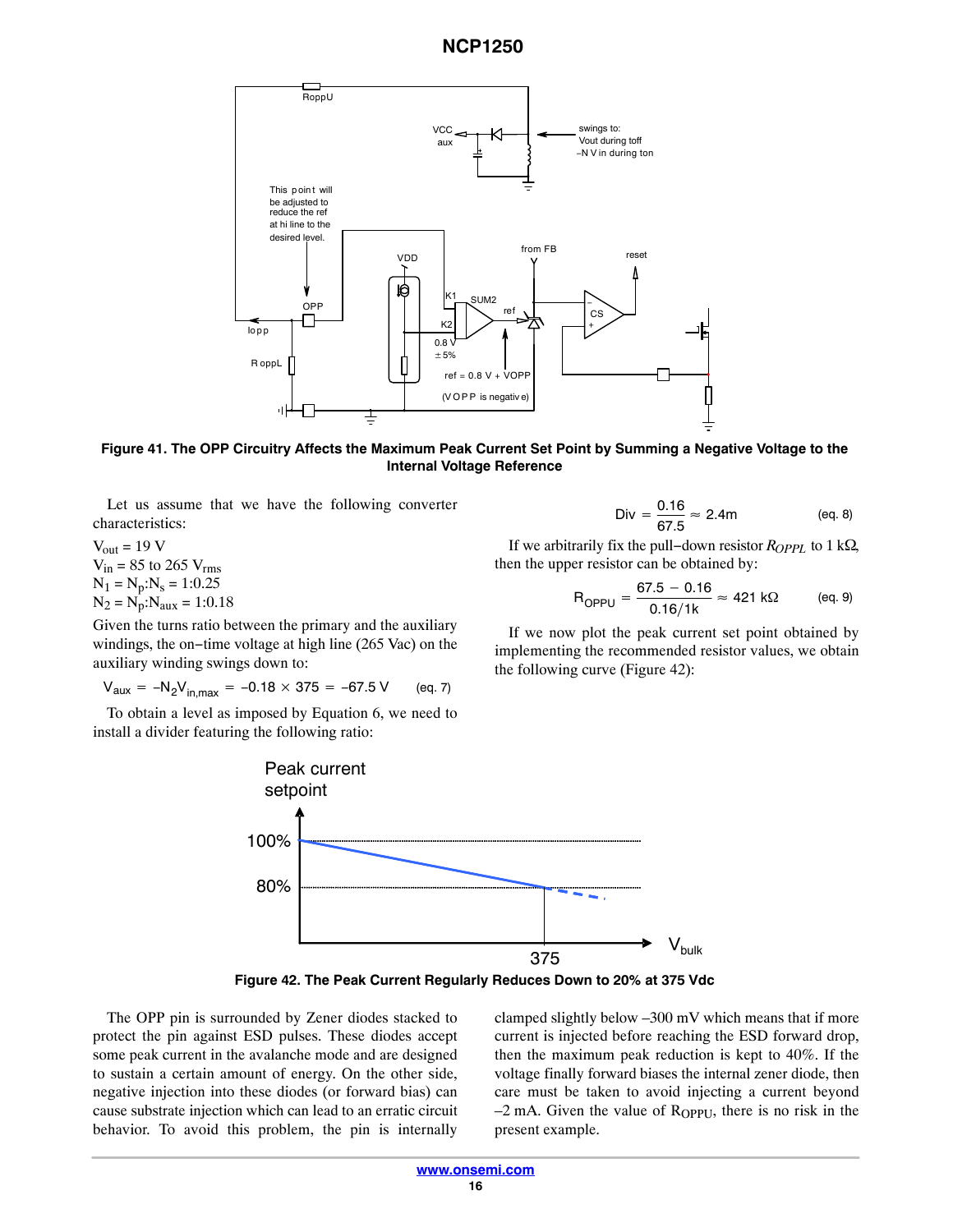Finally, please note that another comparator internally fixes the maximum peak current set point to 0.8 V even if the OPP pin is inadvertently biased above 0 V.

#### **Frequency Foldback**

The reduction of no−load standby power associated with the need for improving the efficiency, requires a change to the traditional fixed−frequency type of operation. This controller implements a switching frequency foldback when the feedback voltage passes below a certain level,  $V_{fold}$ , set around 1.5 V. At this point, the oscillator enters frequency

foldback and reduces its switching frequency. The peak current setpoint follows the feedback pin until its level reaches 1.05 V. Below this value, the peak current freezes to  $V_{\text{fold}}/4.2$  (250 mV or 31% of the maximum 0.8 V setpoint) and the only way to further reduce the transmitted power is to reduce the operating frequency down to 26 kHz. This value is reached at a voltage feedback level of 350 mV typically. Below this point, if the output power continues to decrease, the part enters skip cycle for the best noise−free performance in no−load conditions. Figure 43 depicts the adopted scheme for the part.



**Figure 43. By Observing the Voltage on the Feedback Pin, the Controller Reduces its Switching Frequency for an Improved Performance at Light Load**

### **Auto−Recovery Short−Circuit Protection**

In case of output short−circuit or if the power supply experiences a severe overloading situation, an internal error flag is raised and starts a countdown timer. If the flag is asserted longer than 100 ms, the driving pulses are stopped and the  $V_{CC}$  pin slowly goes down to around 7 V. At this point, the controller wakes–up and the V<sub>CC</sub> builds up again

due to the resistive starting network. When  $V_{CC}$  reaches VCCON, the controller attempts to re−start, checking for the absence of the fault. If the fault is still there, the supply enters another cycle of so−called hiccup mode. If the fault has cleared, the power supply resumes normal operation. Please note that the soft−start is activated during each of the re−start sequence.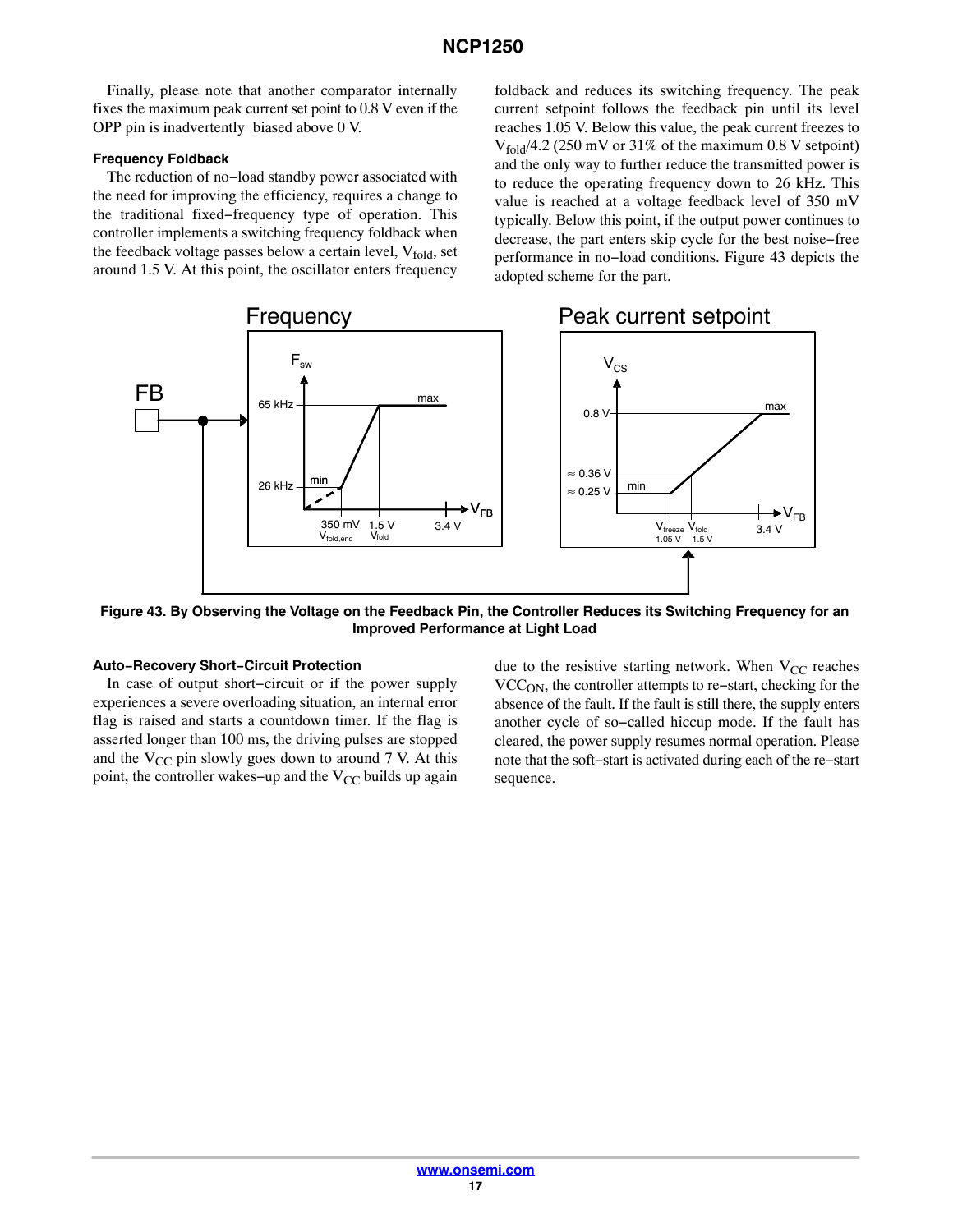

**Figure 44. An Auto−Recovery Hiccup Mode is Activated for Faults Longer than 100 ms**

#### **Slope Compensation**

The NCP1250 includes an internal ramp compensation signal. This is the buffered oscillator clock delivered only during the on time. Its amplitude is around 2.5 V at the maximum duty−cycle. Ramp compensation is a known means used to cure sub harmonic oscillations in Continuous Conduction Mode (CCM) operated current−mode converters. These oscillations take place at half the switching frequency and occur only during CCM with a duty−cycle greater than 50%. To lower the current loop gain, one usually injects between 50% and 100% of the inductor downslope. Figure 45 depicts how internally the ramp is generated. Please note that the ramp signal will be disconnected from the CS pin, during the off time.



**Figure 45. Inserting a Resistor in Series with the Current Sense Information Brings Ramp Compensation and Stabilizes the Converter in CCM Operation.**

In the NCP1250 controller, the oscillator ramp features a 2.5 V swing reached at a 80% duty−ratio. If the clock operates at a 65 kHz frequency, then the available oscillator slope corresponds to:

$$
S_{ramp} = \frac{V_{ramp,peak}}{D_{max}T_{SW}} = \frac{2.5}{0.8 \times 15\mu}
$$
 (eq. 10)  
= 208 kV/s or 208 mV/µs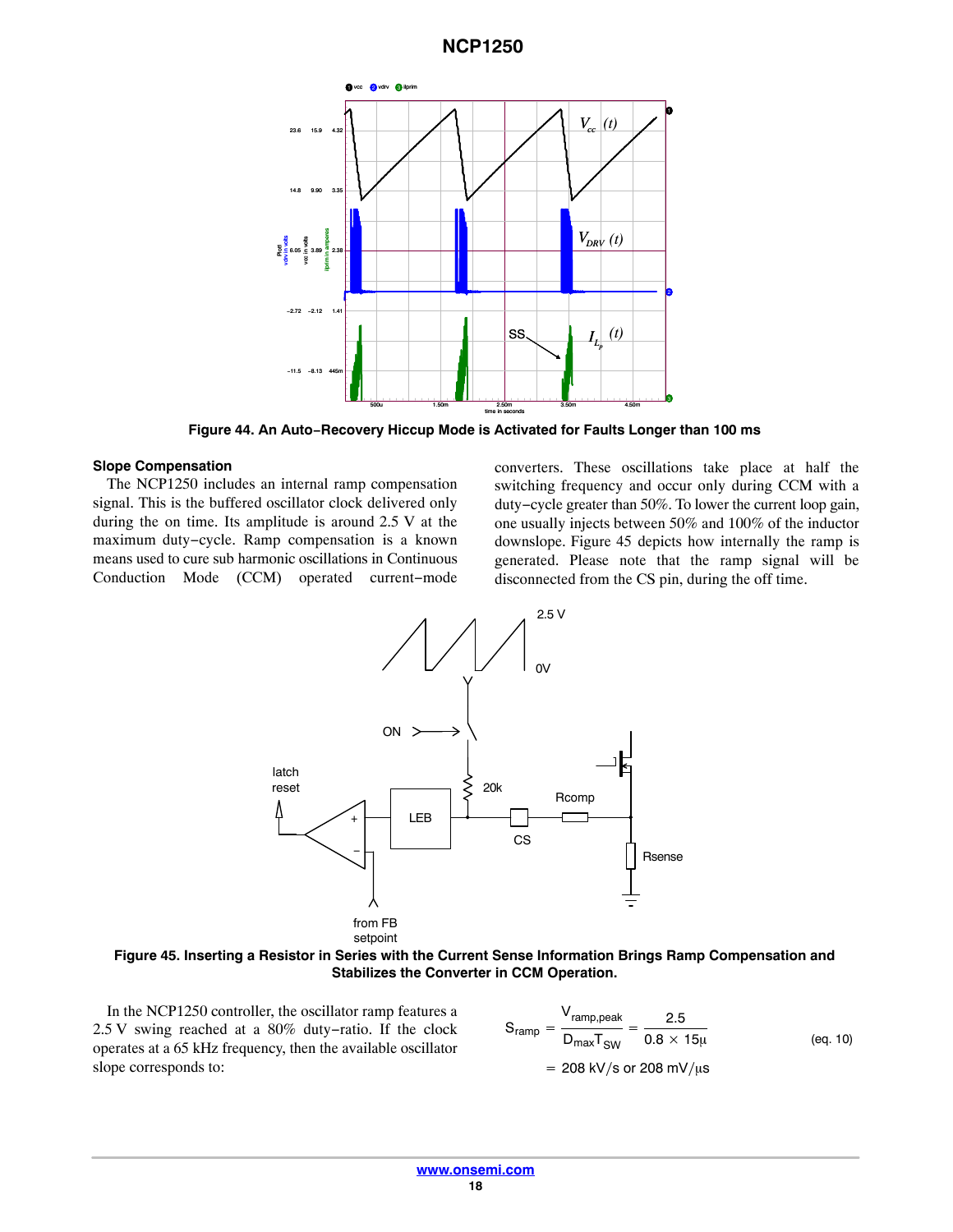<span id="page-18-0"></span>In our flyback design, let's assume that our primary inductance  $L_p$  is 770  $\mu$ H, and the SMPS delivers 19 V with a *Np*:*Ns* ratio of 1:0.25. The off−time primary current slope *Sp* is thus given by:

$$
S_p = \frac{\left(V_{out} + V_f\right) \frac{N_p}{N_s}}{L_p} = \frac{(19 + 0.8) \times 4}{770 \mu} = 103 \text{ kA/s} \tag{eq. 11}
$$

Given a sense resistor of 330 m $\Omega$ , the above current ramp turns into a voltage ramp of the following amplitude:

$$
S_{\text{sense}} = S_p R_{\text{sense}} = 103k \times 0.33
$$
  
= 34 kV/s or 34 mV/µs (eq. 12)

If we select 50% of the downslope as the required amount of ramp compensation, then we shall inject a ramp whose slope is  $17 \text{ mV/µs}$ . Our internal compensation being of  $208 \text{ mV/}\mu\text{s}$ , the divider ratio (*divratio*) between  $R_{comp}$  and the internal 20 k $\Omega$  resistor is:

divratio = 
$$
\frac{17m}{208m}
$$
 = 0.082 (eq. 13)

The series compensation resistor value is thus:

$$
R_{comp} = R_{ramp} \cdot \text{divratio} = 20k \times 0.082 \approx 1.6 \text{ k}\Omega
$$
\n
$$
\text{(eq. 14)}
$$

A resistor of the above value will then be inserted from the sense resistor to the current sense pin. We recommend adding a small capacitor of 100 pF, from the current sense pin to the controller ground for an improved immunity to the noise. Please make sure both components are located very close to the controller.

#### **Latching Off the Controller**

The OPP pin not only allows a reduction of the peak current set point in relationship to the line voltage, it also offers a means to permanently latch−off the part. When the part is latched–off, the V<sub>CC</sub> pin is internally pulled down to around 7 V and the part stays in this state until the user cycles the V<sub>CC</sub> down and up again, e.g. by un–plugging the converter from the mains outlet. It is important to note that the SCR maintains its latched state as long as the injected current stays above the minimum value of  $30 \mu A$ . As the SCR delatches for an injected current below this value, it is the designer duty to make sure the injected current is high enough at the lowest input voltage. Failure to maintain a sufficiently high current would make the device auto recover. A good design practice is to ensure at least 60 µA at the lowest input voltage. The latch detection is made by observing the OPP pin by a comparator featuring a 3 V reference voltage. However, for noise reasons and in particular to avoid the leakage inductance contribution at turn off, a  $1 \mu s$  blanking delay is introduced before the output of the OVP comparator is checked. Then, the OVP comparator output is validated only if its high−state duration lasts a minimum of 600 ns. Below this value, the event is ignored. Then, a counter ensures that 4 successive OVP events have occurred before actually latching the part. There are several possible implementations, depending on the needed precision and the parameters you want to control.

The first and easiest solution is the additional resistive divider on top of the OPP one. This solution is simple and inexpensive but requires the insertion of a diode to prevent disturbing the OPP divider during the on time.



Figure 46. A Simple Resistive Divider Brings the OPP Pin Above 3 V in Case of a V<sub>CC</sub> Voltage Runaway above **18 V**

First, calculate the OPP network with the above equations. Then, suppose we want to latch off our controller when  $V_{out}$ exceeds 25 V. On the auxiliary winding, the plateau reflects the output voltage by the turns ratio between the power and the auxiliary winding. In case of voltage runaway for our 19 V adapter, the plateau will go up to:

$$
V_{\text{aux, OVP}} = 25 \times \frac{0.18}{0.25} = 18 \text{ V} \qquad \text{(eq. 15)}
$$

Since our OVP comparator trips at a 3 V level, across the  $1 \text{ k}\Omega$  selected OPP pulldown resistor, it implies a 3 mA current. From 3 V to go up to 18 V, we need an additional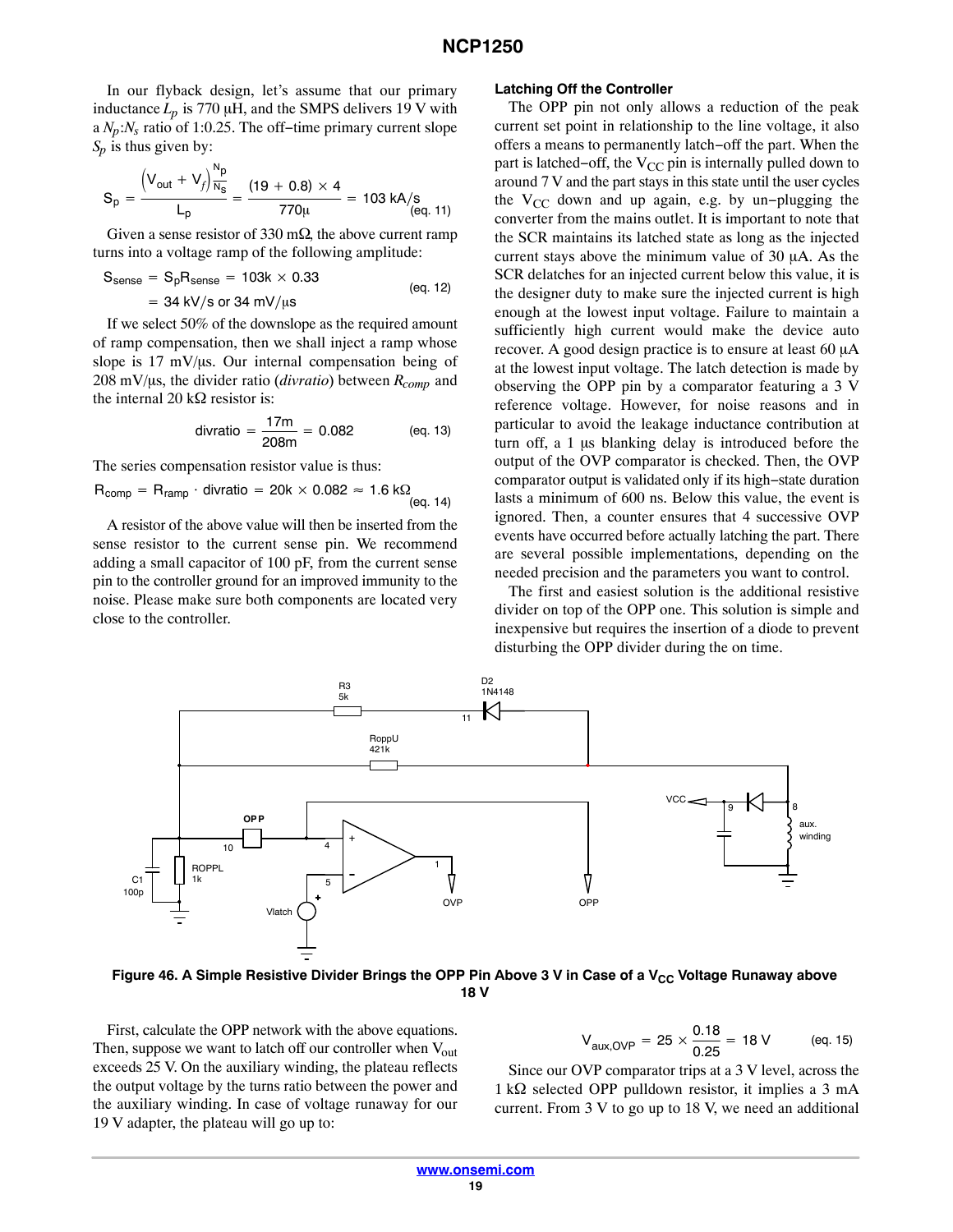15 V. Under 3 mA and neglecting the series diode forward drop, it requires a series resistor of:

$$
R_{\text{OVP}} = \frac{V_{\text{latch}} - V_{\text{VOP}}}{V_{\text{OVP}}/R_{\text{OPPL}}} = \frac{18 - 3}{3/1k} = \frac{15}{3m} = 5 \text{ k}\Omega \quad \text{(eq. 16)}
$$

In nominal conditions, the plateau establishes to around 14 V. Given the divide−by−6 ratio, the OPP pin will swing to  $14/6 = 2.3$  V during normal conditions, leaving 700 mV

margin. A 100 pF capacitor can be added between the OPP pin and GND to improve noise immunity and avoid erratic trips in presence of external surges. Do not increase this capacitor too much otherwise the OPP signal will be affected by the integrating time constant.

A second solution for the OVP detection alone, is to use a Zener diode wired as recommended by.



**Figure 47. A Zener Diode in Series with a Diode Helps to Improve the Noise Immunity of the System**

For this configuration to maintain an 18 V level, we have selected a 15 V Zener diode. In nominal conditions, the voltage on the OPP pin is almost 0 V during the off time as the Zener is fully blocked. This technique clearly improves the noise immunity of the system compared to that obtained from a resistive string as in Figure [46.](#page-18-0) Please note the reduction of the capacitor on the OPP pin to 10 pF − 22 pF. This capacitor is necessary because of the potential spike coupling through the Zener parasitic capacitance from the bias winding due to the leakage inductance. Despite the  $1 \mu s$ blanking delay at turn off. This spike is energetic enough to charge the added capacitor  $C_1$  and given the time constant, could make it discharge slower, potentially disturbing the blanking circuit. When implementing the Zener option, it is important to carefully observe the OPP pin voltage (short probe connections!) and check that enough margin exists to that respect.

#### **Over Temperature Protection**

In a lot of designs, the adapter must be protected against thermal runaways, e.g. when the temperature inside the adapter box increases above a certain value. Figure [48](#page-20-0) shows how to implement a simple OTP using an external NTC and a series diode. The principle remains the same: make sure the OPP network is not affected by the additional NTC hence the presence of this isolation diode. When the NTC resistance decreases as the temperature increases, the voltage on the OPP pin during the off time will slowly increase and, once it passes 3 V for 4 consecutive clock cycles, the controller will permanently latch off.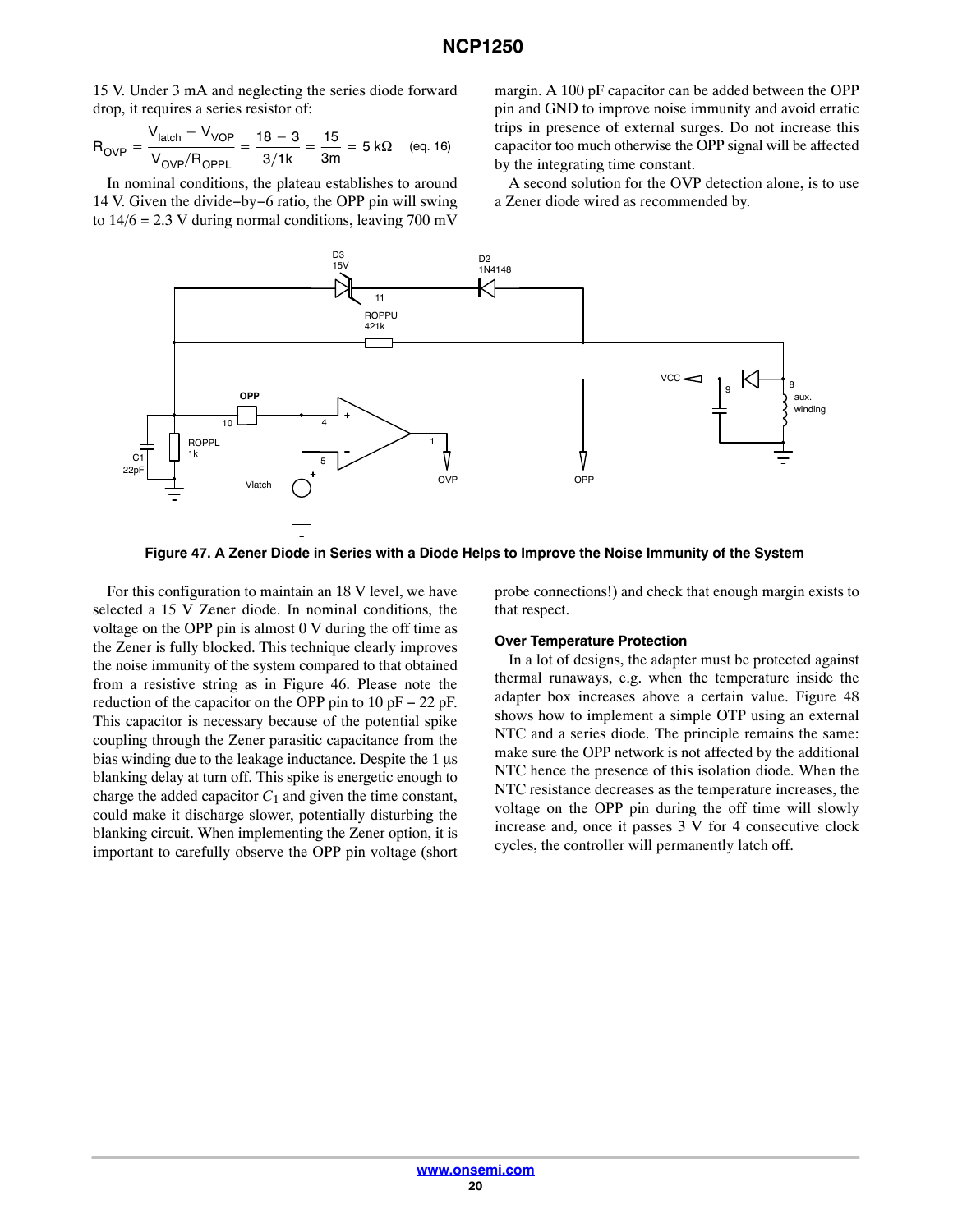<span id="page-20-0"></span>

**Figure 48. The Internal Circuitry Hooked to OPP/Latch Pin Can Be Used to Implement Over Temperature Protection (OTP)**

Back to our 19 V adapter, we have found that the plateau voltage on the auxiliary diode was 13 V in nominal conditions. We have selected an NTC which offers a resistance of 470 k $\Omega$  at 25°C and drops to 8.8 k $\Omega$  at 110°C. If our auxiliary winding plateau is 14 V and we consider a 0.6 V forward drop for the diode, then the voltage across the NTC in fault mode must be:

$$
V_{\text{NTC}} = 14 - 3 - 0.6 = 10.4 \text{ V} \qquad \text{(eq. 17)}
$$

Based on the 8.8 k $\Omega$  NTC resistor at 110 °C, the current through the device must be:

$$
I_{\text{NTC}} = \frac{10.4}{8.8 \text{k}} \approx 1.2 \text{ mA}
$$
 (eq. 18)

As such, the bottom resistor  $R_{OPPL}$ , can easily be calculated:

$$
R_{OPPL} = \frac{3}{1.2m} = 2.5 \text{ k}\Omega \qquad \text{(eq. 19)}
$$

Now that the pulldown OPP resistor is known, we can calculate the upper resistor value R<sub>OPPU</sub> to adjust the power limit at the chosen output power level. Suppose we need a 200 mV decrease from the 0.8 V set point and the on−time swing on the auxiliary anode is −67.5 V, then we need to drop over R<sub>OPPU</sub> a voltage of:

$$
V_{\text{ROPPU}} = 67.5 - 0.2 = 67.3 \text{ V} \qquad \text{(eq. 20)}
$$

The current flowing in the pulldown resistor  $R_{OPPL}$  in this condition will be:

$$
I_{\text{ROPPU}} = \frac{200\text{m}}{2.5\text{k}} = 80 \text{ }\mu\text{A} \tag{eq.21}
$$

The *R<sub>OPPU</sub>* value is therefore easily derived:

$$
R_{OPPU} = \frac{67.3}{80\mu} = 841 \text{ k}\Omega \qquad \text{(eq. 22)}
$$

#### **Combining OVP and OTP**

The OTP and Zener−based OVP can be combined together as illustrated by Figure [49](#page-21-0).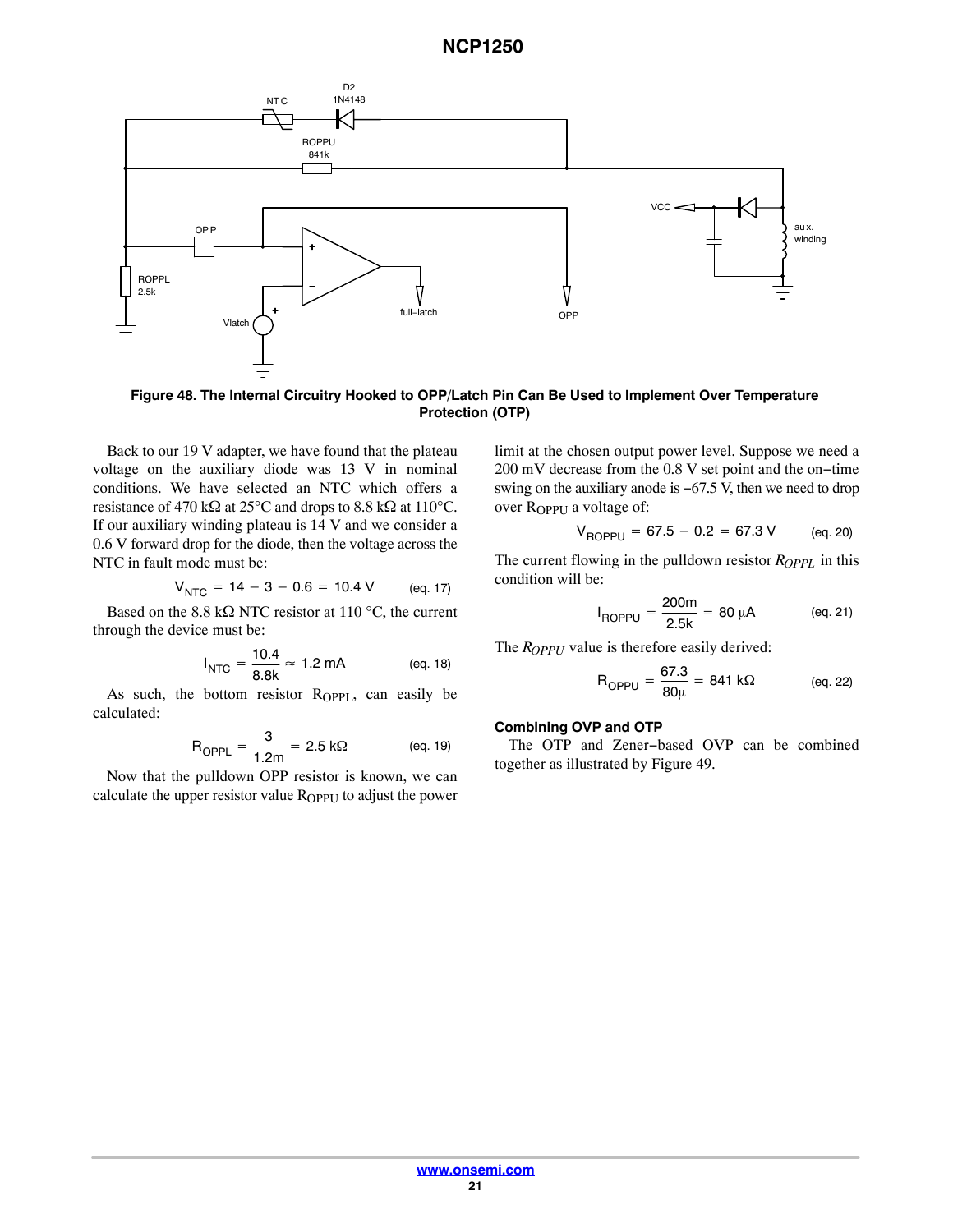<span id="page-21-0"></span>

**Figure 49. With the NTC Back in Place, the Circuit Nicely Combines OVP, OTP and OPP on the Same Pin**

In nominal  $V_{CC}$  / output conditions, when the Zener is not activated, the NTC can drive the OPP pin and trigger the adapter in case of an over temperature. During nominal temperature if the loop is broken, the voltage runaway will be detected and the controller will shut down the converter.

In case the OPP pin is not used for either OPP or OVP, it can simply be grounded.

### **Filtering the Spikes**

The auxiliary winding is the seat of spikes that can couple to the OPP pin via the parasitic capacitances exhibited by the





**Figure 50. A Small** *RC* **Filter Avoids the Fast Rising Spikes from Reaching the Protection Pin of the NCP1250 in Presence of Energetic Perturbations Superimposed on the Input Line**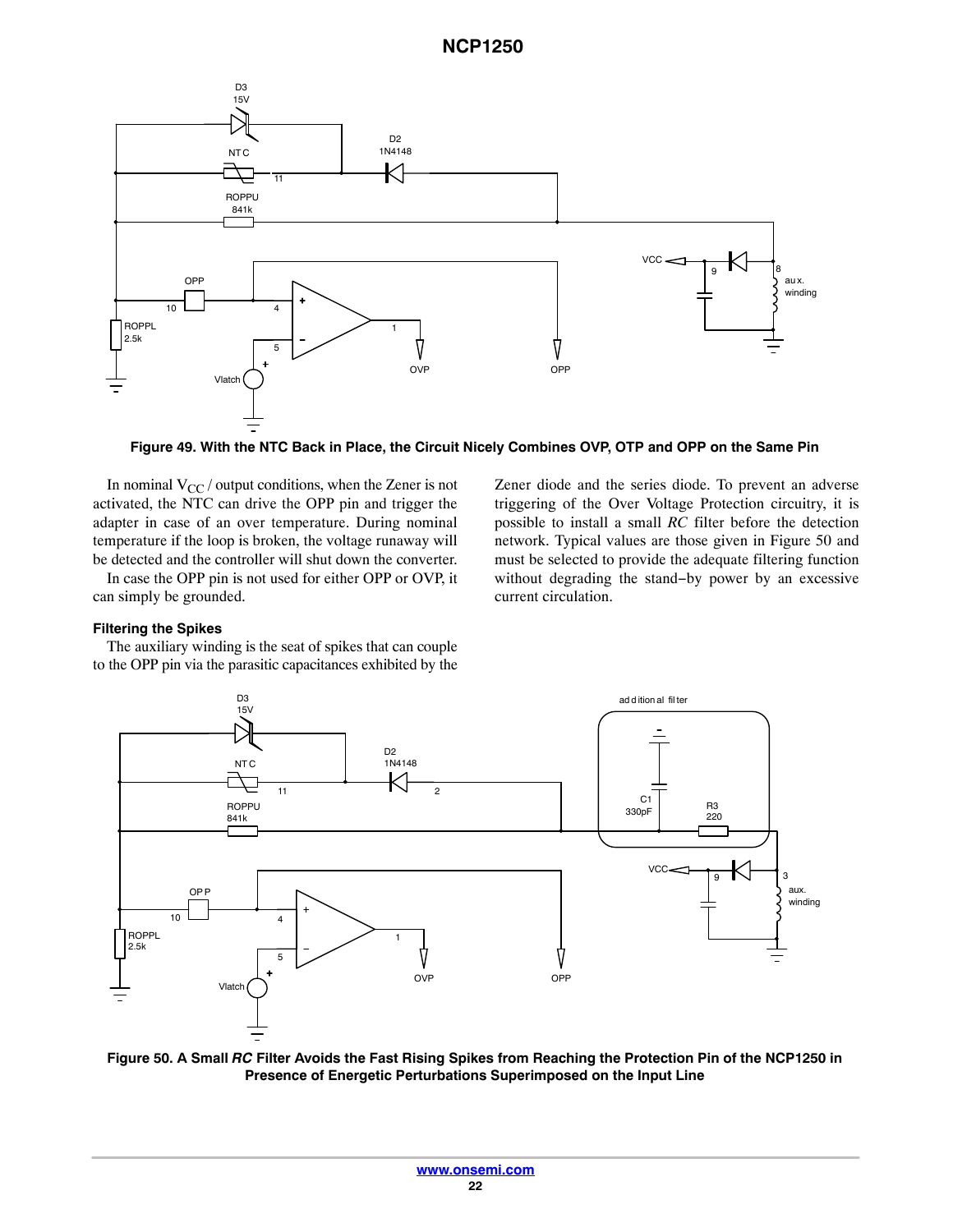#### **PACKAGE DIMENSIONS**

**TSOP−6** CASE 318G−02 ISSUE V







- 
- 
- 
- NOTES:<br>
1. DIMENSIONING AND TOLERANCING PER ASME Y14.5M, 1994.<br>
2. CONTROLLING DIMENSION: MILLIMETERS.<br>
3. MAXIMUM LEAD THICKNESS INCLUDES LEAD FINISH. MINIMUM<br>
LEAD THICKNESS IS THE MINIMUM THICKNESS OF BASE MATERIAL.<br>
4.

|                | <b>MILLIMETERS</b> |            |            |  |
|----------------|--------------------|------------|------------|--|
| DIM            | <b>MIN</b>         | <b>NOM</b> | <b>MAX</b> |  |
| A              | 0.90               | 1.00       | 1.10       |  |
| A1             | 0.01               | 0.06       | 0.10       |  |
| b              | 0.25               | 0.38       | 0.50       |  |
| c              | 0.10               | 0.18       | 0.26       |  |
| D              | 2.90               | 3.00       | 3.10       |  |
| F              | 2.50               | 2.75       | 3.00       |  |
| E1             | 1.30               | 1.50       | 1.70       |  |
| e              | 0.85               | 0.95       | 1.05       |  |
| L              | 0.20               | 0.40       | 0.60       |  |
| L <sub>2</sub> | 0.25 BSC           |            |            |  |
| М              |                    |            |            |  |

**SOLDERING FOOTPRINT\***  $0^\circ$  10° **RECOMMENDED**



\*For additional information on our Pb−Free strategy and soldering details, please download the ON Semiconductor Soldering and Mounting Techniques Reference Manual, SOLDERRM/D.